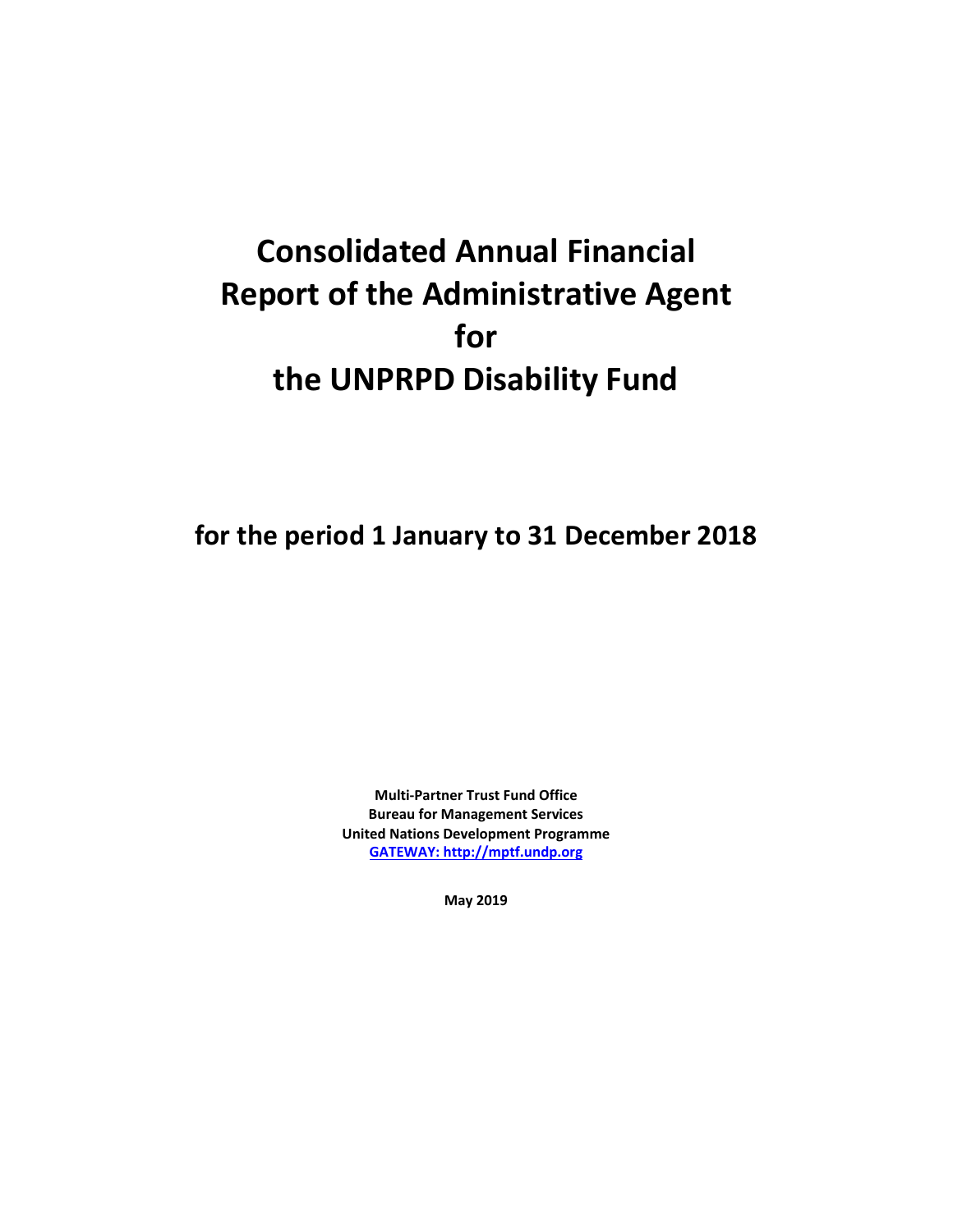# **PARTICIPATING ORGANIZATIONS CONTRIBUTORS**





















International Labour Organisation

Office of the UN High Commissioner for Human Rights

Pan American Health Organization

UN Department of Economic and Social Affairs

United Nations Development Programme

United Nations Educational, Science and Cultural Organization

United Nations Population Fund

United Nations Children's Fund

UNWOMEN

World Health Organization







**CYPRUS** 



Department for International Development (DFID)



FINLAND



ISRAEL



MEXICO



**NORWAY** 



SPAIN

SWEDEN

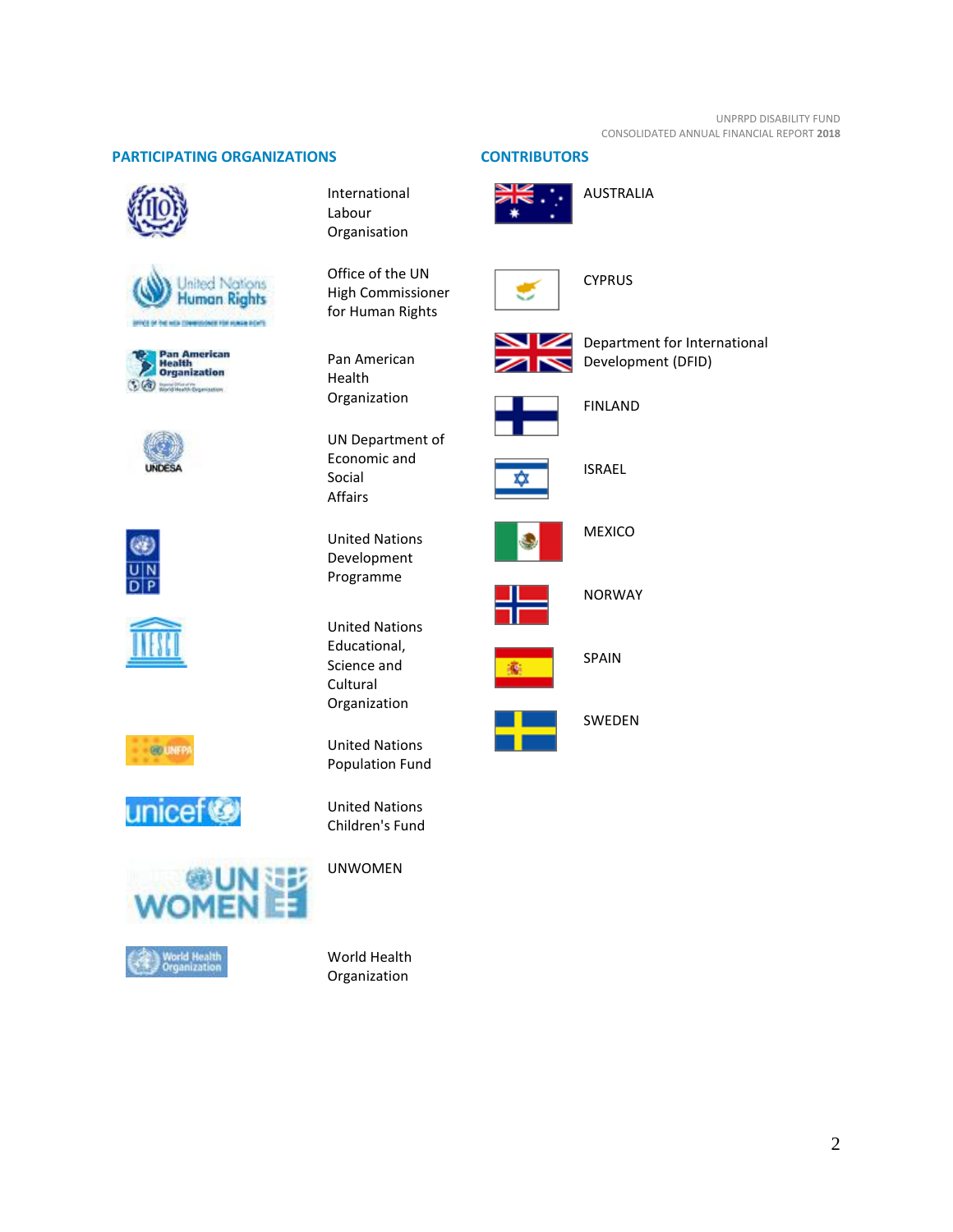# **DEFINITIONS**

# **Allocation**

Amount approved by the Steering Committee for a project/programme.

# **Approved Project/Programme**

A project/programme including budget, etc., that is approved by the Steering Committee for fund allocation purposes.

# **Contributor Commitment**

Amount(s) committed by a donor to a Fund in a signed Standard Administrative Arrangement with the UNDP Multi-Partner Trust Fund Office (MPTF Office), in its capacity as the Administrative Agent. A commitment may be paid or pending payment.

# **Contributor Deposit**

Cash deposit received by the MPTF Office for the Fund from a contributor in accordance with a signed Standard Administrative Arrangement.

#### **Delivery Rate**

The percentage of funds that have been utilized, calculated by comparing expenditures reported by a Participating Organization against the 'net funded amount'.

#### **Indirect Support Costs**

A general cost that cannot be directly related to any particular programme or activity of the Participating Organizations. UNDG policy establishes a fixed indirect cost rate of 7% of programmable costs.

#### **Net Funded Amount**

Amount transferred to a Participating Organization less any refunds transferred back to the MPTF Office by a Participating Organization.

# **Participating Organization**

A UN Organization or other inter-governmental Organization that is an implementing partner in a Fund, as represented by signing a Memorandum of Understanding (MOU) with the MPTF Office for a particular Fund.

# **Project Expenditure**

The sum of expenses and/or expenditure reported by all Participating Organizations for a Fund irrespective of which basis of accounting each Participating Organization follows for donor reporting.

# **Project Financial Closure**

A project or programme is considered financially closed when all financial obligations of an operationally completed project or programme have been settled, and no further financial charges may be incurred.

# **Project Operational Closure**

A project or programme is considered operationally closed when all programmatic activities for which Participating Organization(s) received funding have been completed.

#### **Project Start Date**

Date of transfer of first instalment from the MPTF Office to the Participating Organization.

# **Total Approved Budget**

This represents the cumulative amount of allocations approved by the Steering Committee.

#### **US Dollar Amount**

The financial data in the report is recorded in US Dollars and due to rounding off of numbers, the totals may not add up.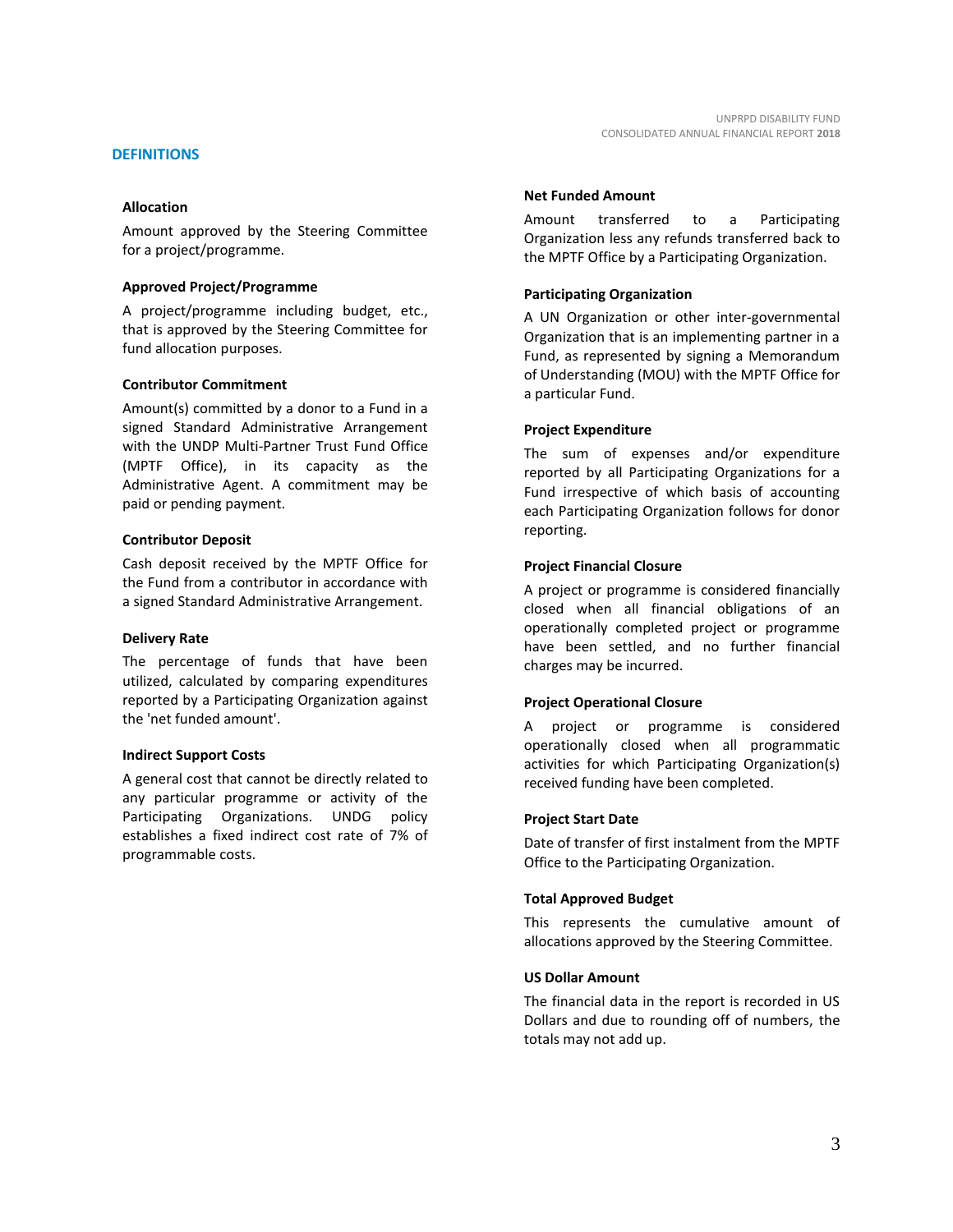#### UNPRPD DISABILITY FUND CONSOLIDATED ANNUAL FINANCIAL REPORT 2018

# **TABLE OF CONTENTS**

| 9 |
|---|
|   |
|   |
|   |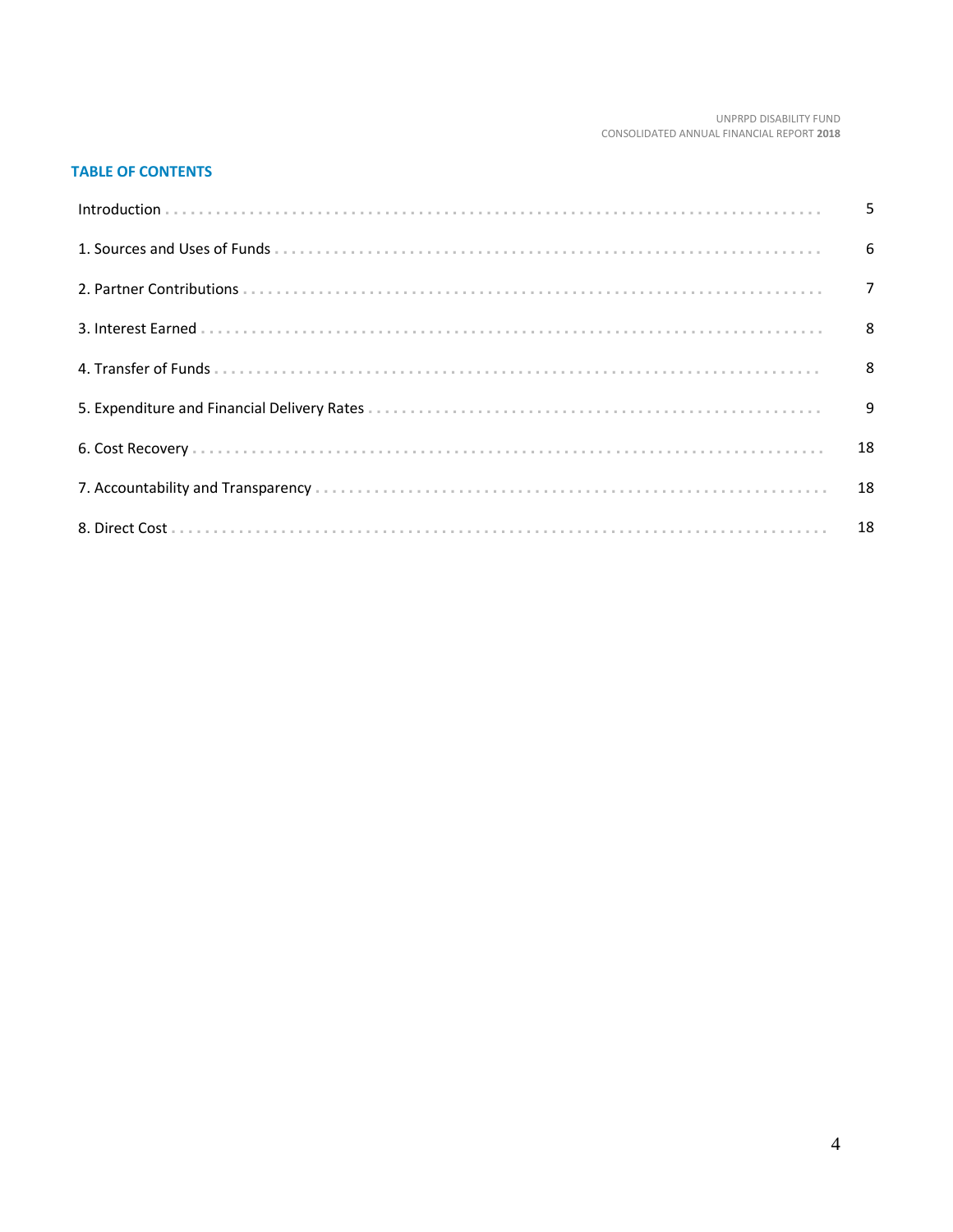#### **INTRODUCTION**

This Consolidated Annual Financial Report of the **UNPRPD Disability Fund** is prepared by the United Nations Development Programme (UNDP) Multi-Partner Trust Fund Office (MPTF Office) in fulfillment of its obligations as Administrative Agent, as per the terms of Reference (TOR), the Memorandum of Understanding (MOU) signed between the UNDP MPTF Office and the Participating Organizations, and the Standard Administrative Arrangement (SAA) signed with contributors.

The MPTF Office, as Administrative Agent, is responsible for concluding an MOU with Participating Organizations and SAAs with contributors. It receives, administers and

manages contributions, and disburses these funds to the Participating Organizations. The Administrative Agent prepares and submits annual consolidated financial reports, as well as regular financial statements, for transmission to contributors.

This consolidated financial report covers the period 1 January to 31 December **2018** and provides financial data on progress made in the implementation of projects of the **UNPRPD Disability Fund**. It is posted on the MPTF Office GATEWAY [\(http://mptf.undp.org/factsheet/fund/RPD00\)](http://mptf.undp.org/factsheet/fund/RPD00).

The financial data in the report is recorded in US Dollars and due to rounding off of numbers, the totals may not add up.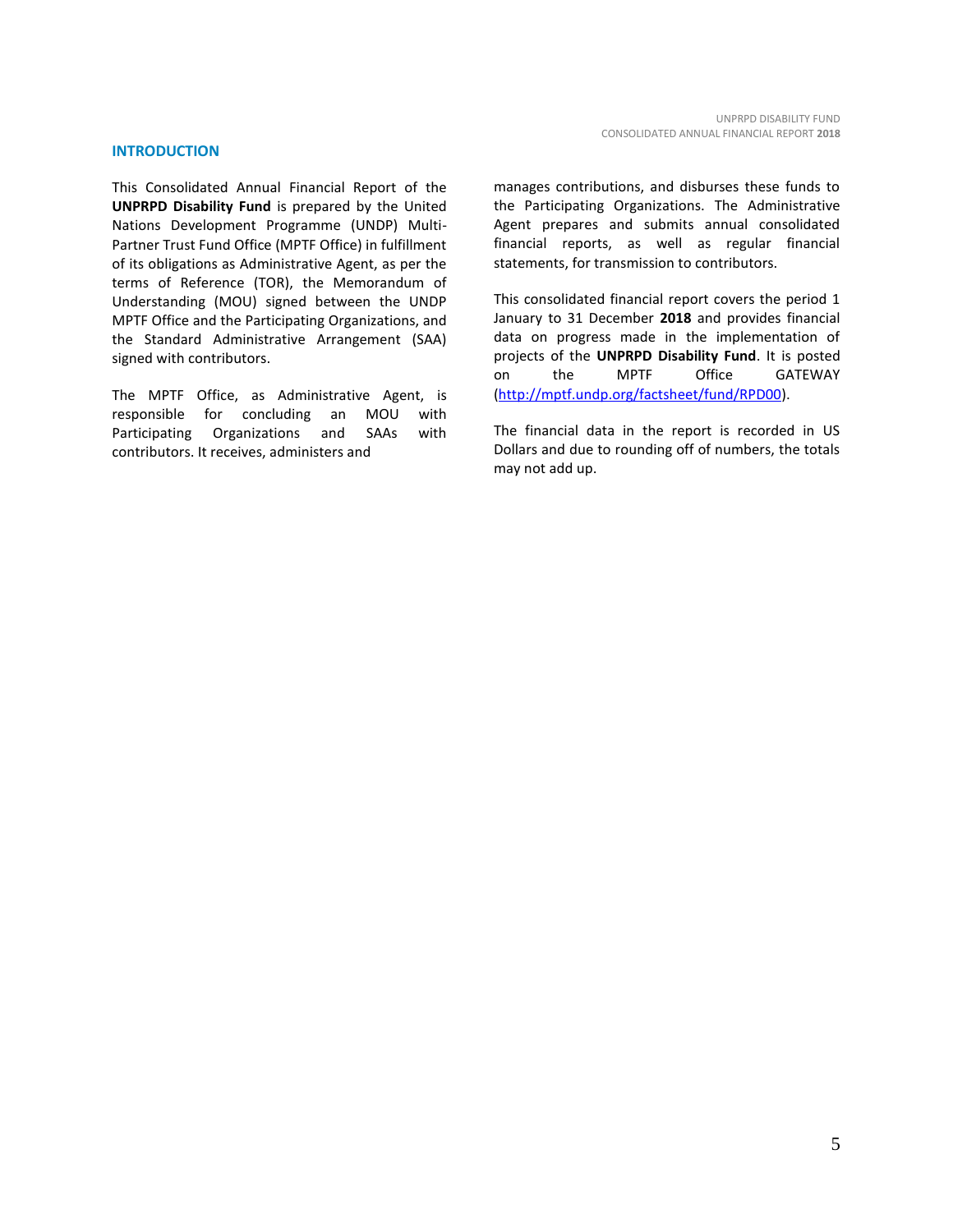#### **2018 FINANCIAL PERFORMANCE**

This chapter presents financial data and analysis of the **UNPRPD Disability Fund** using the pass-through funding modality as of 31 December **2018**. Financial information for this Fund is also available on the MPTF Office GATEWAY, at the following address: [http://mptf.undp.org/factsheet/fund/RPD00.](http://mptf.undp.org/factsheet/fund/RPD00)

# **1. SOURCES AND USES OF FUNDS**

As of 31 December **2018**, 9 contributors deposited US\$ **25,433,507** in contributions and US\$ **277,751** was earned in interest.

The cumulative source of funds was US\$ **25,711,258.**

Of this amount, US\$ **20,925,341** has been net funded to **10** Participating Organizations, of which US\$ **12,980,510** has been reported as expenditure. The Administrative Agent fee has been charged at the approved rate of 1% on deposits and amounts to US\$ **254,335**. Table 1 provides an overview of the overall sources, uses, and balance of the **UNPRPD Disability Fund** as of 31 December 2018.

# **Table 1. Financial Overview, as of 31 December 2018 (in US Dollars)**

|                                                                 | Annual 2017 | Annual 2018 | <b>Cumulative</b> |
|-----------------------------------------------------------------|-------------|-------------|-------------------|
| <b>Sources of Funds</b>                                         |             |             |                   |
| Contributions from donors                                       | 3,817,589   | 4,176,385   | 25,433,507        |
| Fund Earned Interest and Investment Income                      | 99,416      | 82,984      | 274,629           |
| Interest Income received from Participating Organizations       | 1,411       | 653         | 3,122             |
| Refunds by Administrative Agent to Contributors                 |             |             |                   |
| Fund balance transferred to another MDTF                        |             |             |                   |
| Other Income                                                    |             |             |                   |
| <b>Total: Sources of Funds</b>                                  | 3,918,416   | 4,260,021   | 25,711,258        |
| <b>Use of Funds</b>                                             |             |             |                   |
| <b>Transfers to Participating Organizations</b>                 | 2,026,412   | 7,584,557   | 18,699,339        |
| Refunds received from Participating Organizations               | (138, 425)  | (26, 569)   | (264, 604)        |
| <b>Net Funded Amount</b>                                        | 1,887,987   | 7,557,988   | 18,434,735        |
| <b>Administrative Agent Fees</b>                                | 38,176      | 41,764      | 254,335           |
| Direct Costs: (Steering Committee, Secretariatetc.)             | 218,472     | 1,078,210   | 2,490,606         |
| <b>Bank Charges</b>                                             | 393         | 305         | 1,580             |
| <b>Other Expenditures</b>                                       |             |             |                   |
| <b>Total: Uses of Funds</b>                                     | 2,145,029   | 8,678,267   | 21,181,257        |
| Change in Fund cash balance with Administrative Agent           | 1,773,388   | (4,418,246) | 4,530,001         |
| Opening Fund balance (1 January)                                | 7,174,859   | 8,948,247   |                   |
| <b>Closing Fund balance (31 December)</b>                       | 8,948,247   | 4,530,001   | 4,530,001         |
| Net Funded Amount (Includes Direct Cost)                        | 2,106,459   | 8,636,198   | 20,925,341        |
| Participating Organizations' Expenditure (Includes Direct Cost) | 2,757,091   | 2,863,936   | 12,980,510        |
| <b>Balance of Funds with Participating Organizations</b>        |             |             | 7,944,832         |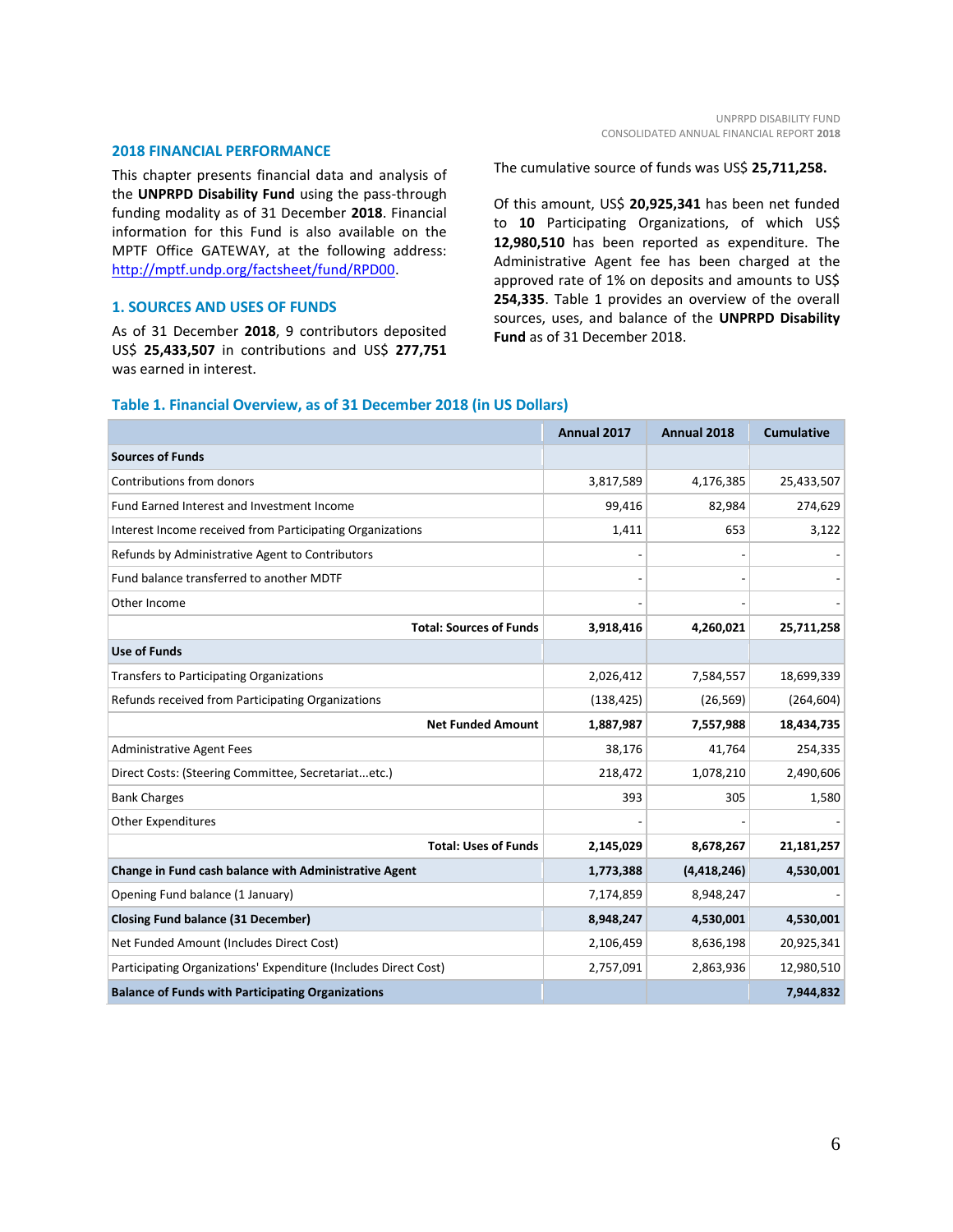# **2. PARTNER CONTRIBUTIONS**

Table 2 provides information on cumulative contributions received from all contributors to this Fund as of 31 December **2018**.

The **UNPRPD Disability Fund** is currently being financed by **10** contributors, as listed in the table below.

The table below includes commitments made up to 31 December **2018** through signed Standard Administrative Agreements, and deposits made through **2018**. It does not include commitments that were made to the fund beyond **2018**.

# **Table 2. Contributors' Commitments and Deposits, as of 31 December 2018 (in US Dollars)**

| <b>Contributors</b>                             | <b>Total</b><br><b>Commitments</b> | <b>Prior Years</b><br>as of 31-Dec-2017<br><b>Deposits</b> | <b>Current Year</b><br>Jan-Dec-2018<br><b>Deposits</b> | <b>Total</b><br><b>Deposits</b> |
|-------------------------------------------------|------------------------------------|------------------------------------------------------------|--------------------------------------------------------|---------------------------------|
| <b>AUSTRALIA</b>                                | 3,823,840                          | 3,135,970                                                  | 687,870                                                | 3,823,840                       |
| Australian Agency for International Development | 4,182,600                          | 4,182,600                                                  |                                                        | 4,182,600                       |
| <b>CYPRUS</b>                                   | 5,160                              | 5,160                                                      |                                                        | 5,160                           |
| Department for International Development (DFID) | 3,321,377                          | 1,247,300                                                  | 2,074,077                                              | 3,321,377                       |
| <b>FINLAND</b>                                  | 11,740,279                         | 10,603,679                                                 | 1,136,600                                              | 11,740,279                      |
| <b>ISRAEL</b>                                   | 35,000                             | 35,000                                                     |                                                        | 35,000                          |
| <b>MEXICO</b>                                   | 80,000                             | 60,000                                                     | 20,000                                                 | 80,000                          |
| <b>NORWAY</b>                                   | 1,473,423                          | 1,215,586                                                  | 257,838                                                | 1,473,423                       |
| <b>SPAIN</b>                                    | 12,378                             | 12,378                                                     |                                                        | 12,378                          |
| <b>SWEDEN</b>                                   | 759,450                            | 759,450                                                    |                                                        | 759,450                         |
| <b>Grand Total</b>                              | 25,433,507                         | 21,257,122                                                 | 4,176,385                                              | 25,433,507                      |

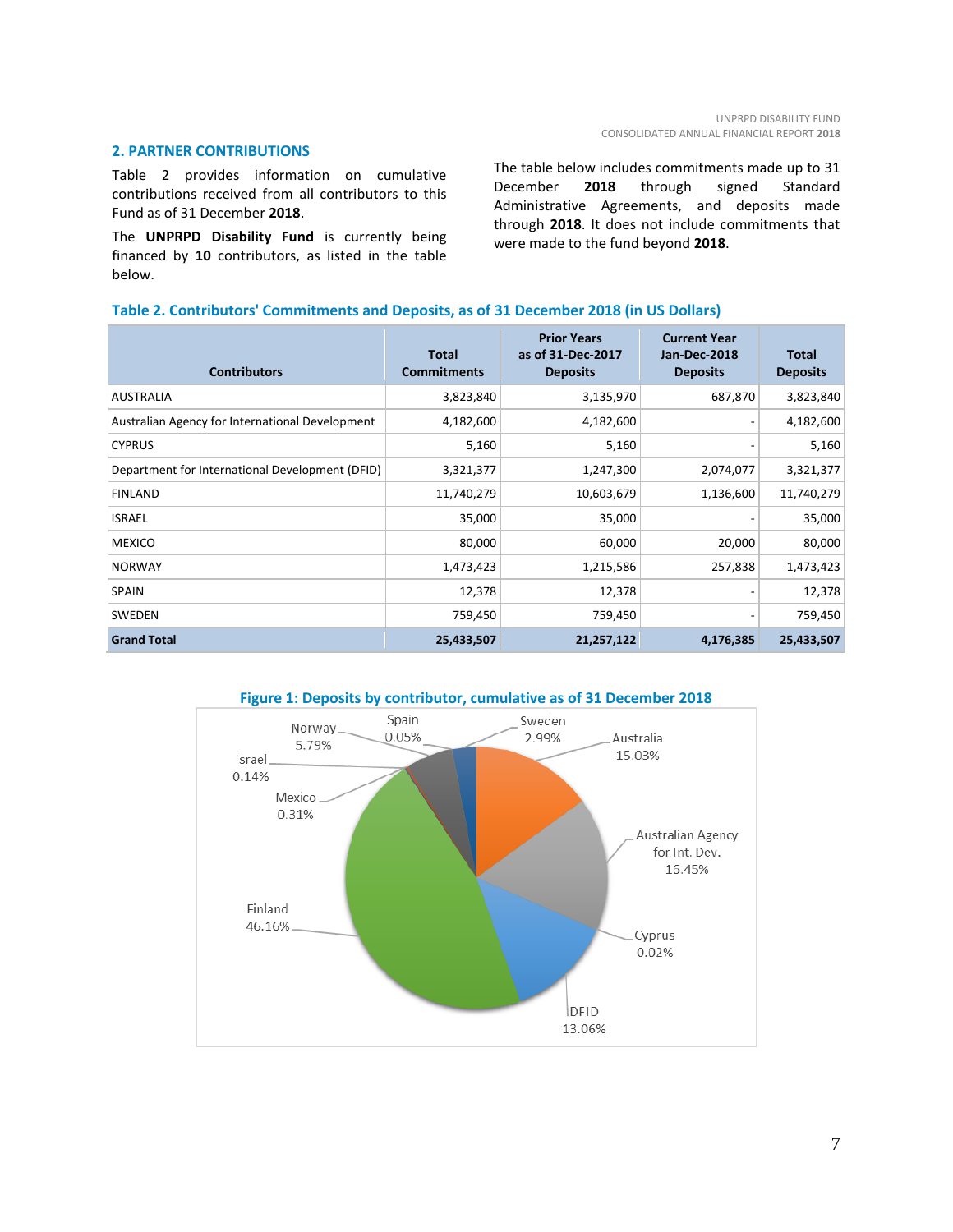#### **3. INTEREST EARNED**

Interest income is earned in two ways: 1) on the balance of funds held by the Administrative Agent (Fund earned interest), and 2) on the balance of funds held by the Participating Organizations (Agency earned interest) where their Financial Regulations and Rules allow return of interest to the AA.

As of 31 December **2018**, Fund earned interest amounts to US\$ **274,629**.

Interest received from Participating Organizations amounts to US\$ **3,122**, bringing the cumulative interest received to US\$ **277,751**.

Details are provided in the table below.

# **Table 3. Sources of Interest and Investment Income, as of 31 December 2018 (in US Dollars)**

| <b>Interest Earned</b>                            | <b>Prior Years</b><br>as of 31-Dec-2017 | <b>Current Year</b><br><b>Jan-Dec-2018</b> | <b>Total</b> |
|---------------------------------------------------|-----------------------------------------|--------------------------------------------|--------------|
| <b>Administrative Agent</b>                       |                                         |                                            |              |
| <b>Fund Earned Interest and Investment Income</b> | 191,646                                 | 82,984                                     | 274,629      |
| <b>Total: Fund Earned Interest</b>                | 191,646                                 | 82,984                                     | 274,629      |
| <b>Participating Organization</b>                 |                                         |                                            |              |
| <b>UNDESA</b>                                     | 81                                      |                                            | 81           |
| <b>UNESCO</b>                                     | 2,388                                   | 653                                        | 3,041        |
| <b>Total: Agency earned interest</b>              | 2,469                                   | 653                                        | 3,122        |
| <b>Grand Total</b>                                | 194,114                                 | 83,637                                     | 277,751      |

# **4. TRANSFER OF FUNDS**

Allocations to Participating Organizations are approved by the Steering Committee and disbursed by the Administrative Agent. As of 31 December **2018**, the AA has transferred US\$ **18,699,339** to **10** Participating Organizations (see list below).

# **4.1 TRANSFER BY PARTICIPATING ORGANIZATION**

Table 4 provides additional information on the refunds received by the MPTF Office, and the net funded amount for each of the Participating Organizations.

# **Table 4. Transfer, Refund, and Net Funded Amount by Participating Organization, as of 31 December 2018 (in US Dollars)**

| Participating      | Prior Years as of 31-Dec-2017 |                |                   |                  | <b>Current Year Jan-Dec-2018</b> |                   | Total            |                |                   |
|--------------------|-------------------------------|----------------|-------------------|------------------|----------------------------------|-------------------|------------------|----------------|-------------------|
| Organization       | <b>Transfers</b>              | <b>Refunds</b> | <b>Net Funded</b> | <b>Transfers</b> | <b>Refunds</b>                   | <b>Net Funded</b> | <b>Transfers</b> | <b>Refunds</b> | <b>Net Funded</b> |
| ILO                | 1,804,572                     | (52, 295)      | 1,752,277         | 653,108          | (15, 362)                        | 637,746           | 2,457,680        | (67, 657)      | 2,390,023         |
| <b>OHCHR</b>       | 668,035                       | (85, 934)      | 582,101           | 580,515          |                                  | 580,515           | 1,248,550        | (85, 934)      | 1,162,616         |
| PAHO/WHO           | 87,500                        |                | 87,500            |                  |                                  |                   | 87,500           |                | 87,500            |
| <b>UNDESA</b>      | 53,500                        | (45, 626)      | 7,874             |                  |                                  |                   | 53,500           | (45, 626)      | 7,874             |
| <b>UNDP</b>        | 2,792,655                     |                | 2,792,655         | 1,914,818        |                                  | 1,914,818         | 4,707,473        |                | 4,707,473         |
| <b>UNESCO</b>      | 972,968                       | (264)          | 972,705           | 517,644          | (295)                            | 517,349           | 1,490,612        | (559)          | 1,490,054         |
| <b>UNFPA</b>       | 170,420                       |                | 170,420           | 1,137,254        | (399)                            | 1,136,855         | 1,307,674        | (399)          | 1,307,275         |
| <b>UNICEF</b>      | 3,403,272                     | (3,514)        | 3,399,758         | 892,922          | (6,082)                          | 886,840           | 4,296,194        | (9,596)        | 4,286,598         |
| <b>UNWOMEN</b>     |                               |                |                   | 1,219,412        |                                  | 1,219,412         | 1,219,412        |                | 1,219,412         |
| <b>WHO</b>         | 1,161,859                     | (50, 402)      | 1,111,457         | 668,884          | (4, 431)                         | 664,453           | 1,830,743        | (54, 833)      | 1,775,910         |
| <b>Grand Total</b> | 11,114,782                    | (238, 035)     | 10,876,747        | 7,584,557        | (26, 569)                        | 7,557,988         | 18,699,339       | (264, 604)     | 18,434,735        |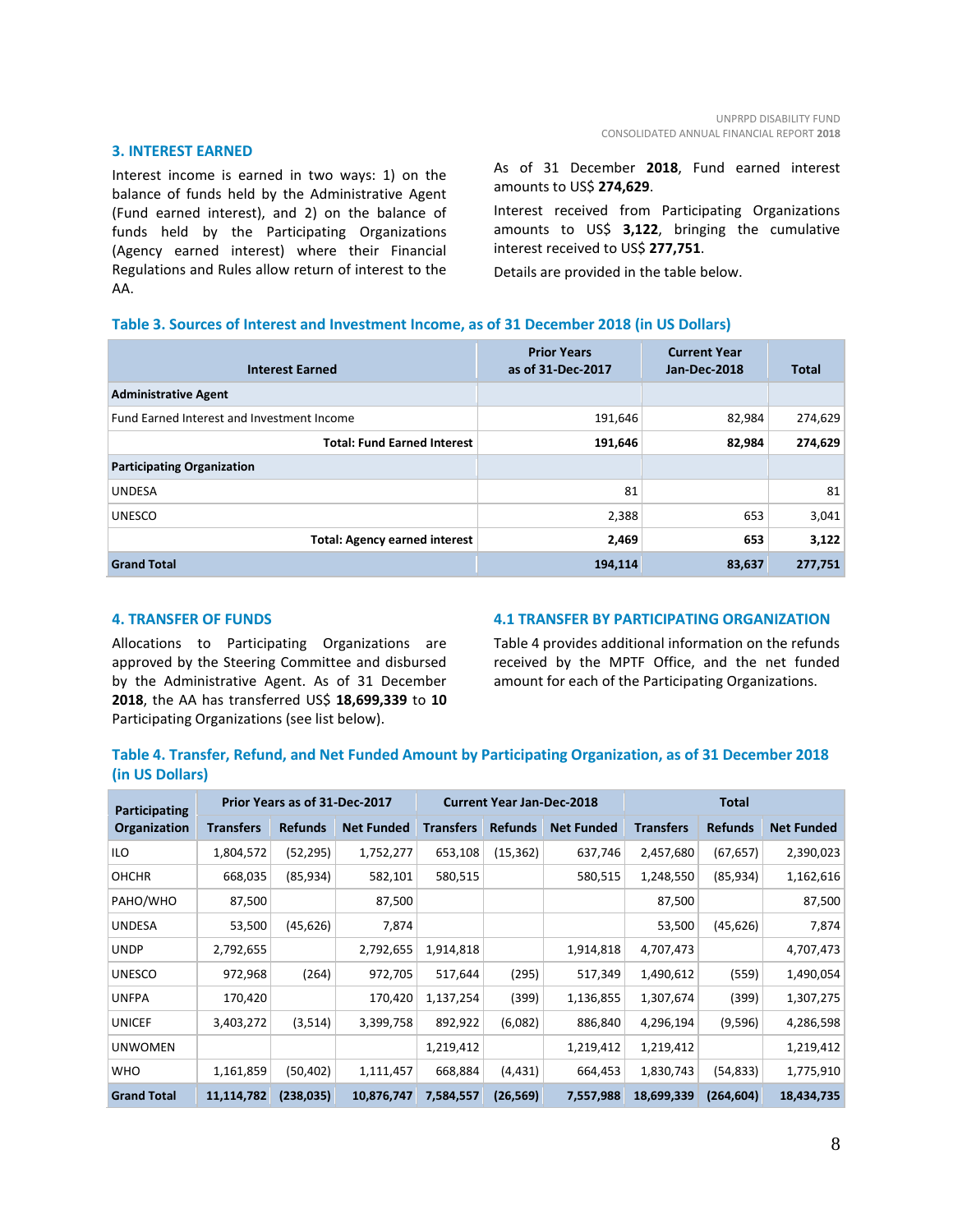



# **5. EXPENDITURE AND FINANCIAL DELIVERY RATES**

All final expenditures reported for the year **2018** were submitted by the Headquarters of the Participating Organizations. These were consolidated by the MPTF Office.

Project expenditures are incurred and monitored by each Participating Organization, and are reported as per the agreed upon categories for inter-agency harmonized reporting. The reported expenditures were submitted via the MPTF Office's online expenditure reporting tool. The **2018** expenditure data has been posted on the MPTF Office GATEWAY a[t http://mptf.undp.org/factsheet/fund/RPD00.](http://mptf.undp.org/factsheet/fund/RPD00) 

# **5.1 EXPENDITURE REPORTED BY PARTICIPATING ORGANIZATION**

In **2018**, US\$ **7,557,988** was net funded to Participating Organizations, and US\$ **2,479,940** was reported in expenditure.

As shown in table below, the cumulative net funded amount is US\$ **18,434,735** and cumulative expenditures reported by the Participating Organizations amount to US\$ **11,343,033**. This equates to an overall Fund expenditure delivery rate of **62** percent.

# **Table 5.1 Net Funded Amount, Reported Expenditure, and Financial Delivery by Participating Organization, as of 31 December 2018 (in US Dollars)**

|                                      |                           |                             | <b>Expenditure</b>                      |                                     |                   |                           |
|--------------------------------------|---------------------------|-----------------------------|-----------------------------------------|-------------------------------------|-------------------|---------------------------|
| <b>Participating</b><br>Organization | Approved<br><b>Amount</b> | <b>Net Funded</b><br>Amount | <b>Prior Years</b><br>as of 31-Dec-2017 | <b>Current Year</b><br>Jan-Dec-2018 | <b>Cumulative</b> | <b>Delivery Rate</b><br>% |
| ILO                                  | 2,457,680                 | 2,390,023                   | 1,426,177                               | 254,894                             | 1,681,071         | 70.34                     |
| <b>OHCHR</b>                         | 1,248,550                 | 1,162,616                   | 506,028                                 | 266,440                             | 772,468           | 66.44                     |
| PAHO/WHO                             | 87,500                    | 87,500                      | 87,155                                  |                                     | 87,155            | 99.61                     |
| <b>UNDESA</b>                        | 30,464                    | 7,874                       | 7,874                                   |                                     | 7,874             | 100.00                    |
| <b>UNDP</b>                          | 4,707,473                 | 4,707,473                   | 1,926,860                               | 867,113                             | 2,793,973         | 59.35                     |
| <b>UNESCO</b>                        | 1,490,612                 | 1,490,054                   | 667,683                                 | 302,145                             | 969,829           | 65.09                     |
| <b>UNFPA</b>                         | 1,307,674                 | 1,307,275                   | 70,020                                  | 221,414                             | 291,434           | 22.29                     |
| <b>UNICEF</b>                        | 4,296,194                 | 4,286,598                   | 3,128,078                               | 232,969                             | 3,361,048         | 78.41                     |
| <b>UNWOMEN</b>                       | 1,219,412                 | 1,219,412                   |                                         | 240,018                             | 240,018           | 19.68                     |
| <b>WHO</b>                           | 1,809,342                 | 1,775,910                   | 1,043,217                               | 94,945                              | 1,138,163         | 64.09                     |
| <b>Grand Total</b>                   | 18,654,902                | 18,434,735                  | 8,863,093                               | 2,479,940                           | 11,343,032        | 61.53                     |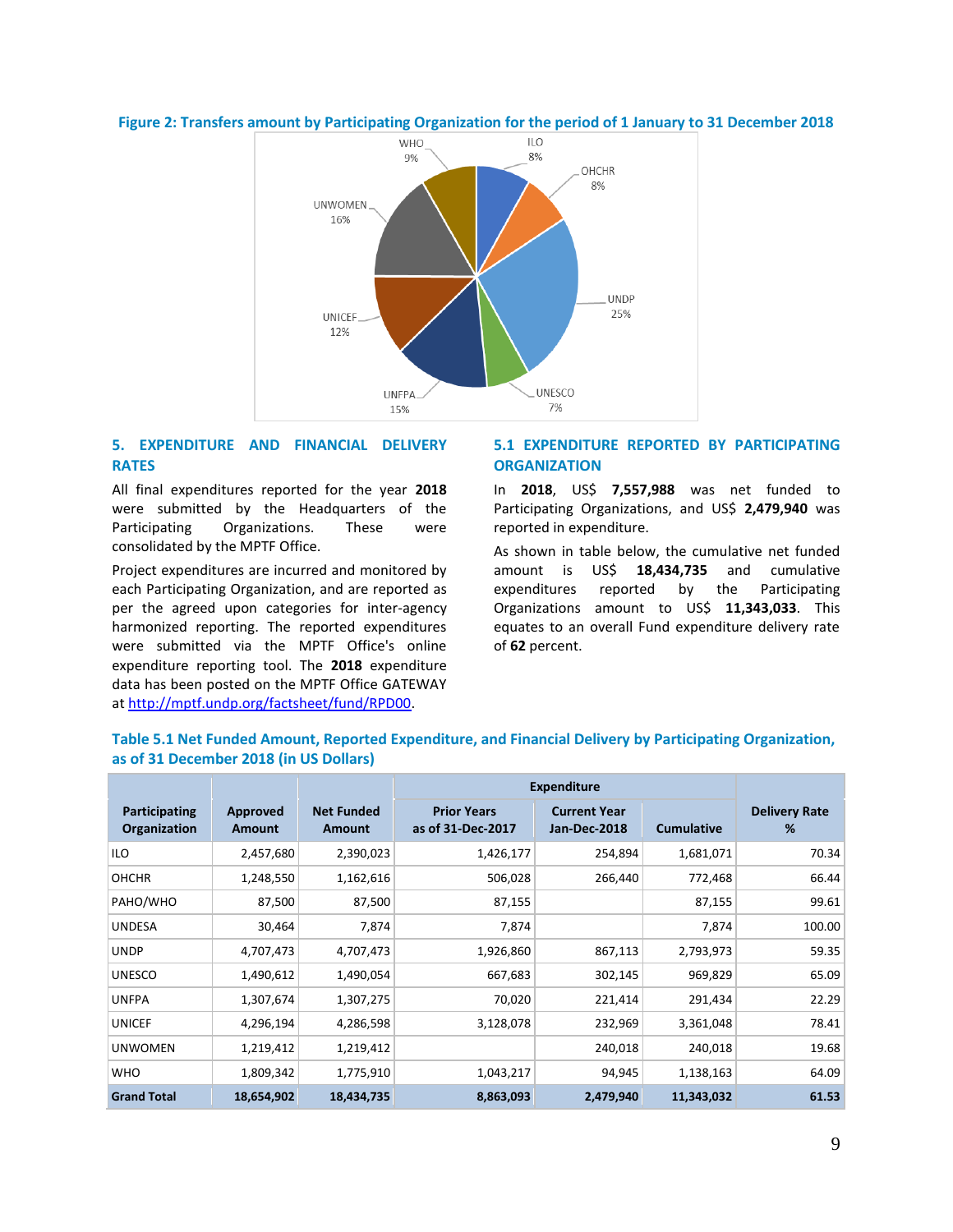# **5.2 EXPENDITURE BY PROJECT**

Table 5.2 displays the net funded amounts, expenditures reported and the financial delivery rates by Participating Organization.

# **Table 5. 2. Expenditure by Project within Country, as of 31 December 2018 (in US Dollars)**

|                      | <b>Country / Project No.and Project Title</b> | <b>Participating</b><br>Organization | <b>Approved</b><br><b>Amount</b> | <b>Net Funded</b><br><b>Amount</b> | <b>Expenditure</b> | <b>Delivery Rate</b><br>% |
|----------------------|-----------------------------------------------|--------------------------------------|----------------------------------|------------------------------------|--------------------|---------------------------|
| Armenia              |                                               |                                      |                                  |                                    |                    |                           |
| 00091319             | <b>UNPRPD Armenia Improving Acces</b>         | <b>UNDP</b>                          | 218,528                          | 218,528                            | 189,644            | 86.78                     |
| 00091319             | <b>UNPRPD Armenia Improving Acces</b>         | <b>UNICEF</b>                        | 330,978                          | 330,978                            | 285,933            | 86.39                     |
| Armenia Total        |                                               |                                      | 549,506                          | 549,506                            | 475,578            | 86.55                     |
|                      |                                               |                                      |                                  |                                    |                    |                           |
| <b>Benin</b>         |                                               |                                      |                                  |                                    |                    |                           |
| 00108684             | Delivering as One to Advance D                | <b>UNDP</b>                          | 100,000                          | 100,000                            | 41,558             | 41.56                     |
| 00108684             | Delivering as One to Advance D                | <b>UNFPA</b>                         | 100,000                          | 100,000                            | 63,362             | 63.36                     |
| 00108684             | Delivering as One to Advance D                | <b>UNICEF</b>                        | 100,000                          | 100,000                            | 36,464             | 36.46                     |
| 00108684             | Delivering as One to Advance D                | <b>WHO</b>                           | 100,000                          | 100,000                            | 34,715             | 34.71                     |
| <b>Benin Total</b>   |                                               |                                      | 400,000                          | 400,000                            | 176,099            | 44.02                     |
|                      |                                               |                                      |                                  |                                    |                    |                           |
| <b>Bhutan</b>        |                                               |                                      |                                  |                                    |                    |                           |
| 00111046             | Advancing the rights of people                | <b>UNDP</b>                          | 171,200                          | 171,200                            |                    | 0                         |
| 00111046             | Advancing the rights of people                | <b>UNICEF</b>                        | 127,150                          | 127,150                            |                    | 0                         |
| 00111046             | Advancing the rights of people                | <b>WHO</b>                           | 101,650                          | 101,650                            | 6,918              | 6.81                      |
| <b>Bhutan Total</b>  |                                               |                                      | 400,000                          | 400,000                            | 6,918              | 1.73                      |
|                      |                                               |                                      |                                  |                                    |                    |                           |
| <b>Bolivia</b>       |                                               |                                      |                                  |                                    |                    |                           |
| 00092231             | UNPRPD Bolivia Capacity for in                | <b>OHCHR</b>                         | 50,241                           | 50,241                             | 50,220             | 99.96                     |
| 00092231             | UNPRPD Bolivia Capacity for in                | <b>UNESCO</b>                        | 143,444                          | 143,444                            | 89,729             | 62.55                     |
| 00092231             | UNPRPD Bolivia Capacity for in                | <b>UNFPA</b>                         | 103,158                          | 102,759                            | 48,621             | 47.32                     |
| 00092231             | UNPRPD Bolivia Capacity for in                | <b>UNICEF</b>                        | 145,555                          | 145,148                            | 98,603             | 67.93                     |
| 00092231             | UNPRPD Bolivia Capacity for in                | <b>WHO</b>                           | 106,700                          | 106,363                            | 60,760             | 57.13                     |
| <b>Bolivia Total</b> |                                               |                                      | 549,098                          | 547,954                            | 347,933            | 63.50                     |
|                      |                                               |                                      |                                  |                                    |                    |                           |
| Cambodia             |                                               |                                      |                                  |                                    |                    |                           |
| 00109167             | Access to justice without barr                | <b>OHCHR</b>                         | 189,166                          | 189,166                            | 87,109             | 46.05                     |
| 00109167             | Access to justice without barr                | <b>UNDP</b>                          | 197,308                          | 197,308                            | 51,297             | 26.00                     |
| Cambodia Total       |                                               |                                      | 386,474                          | 386,474                            | 138,406            | 35.81                     |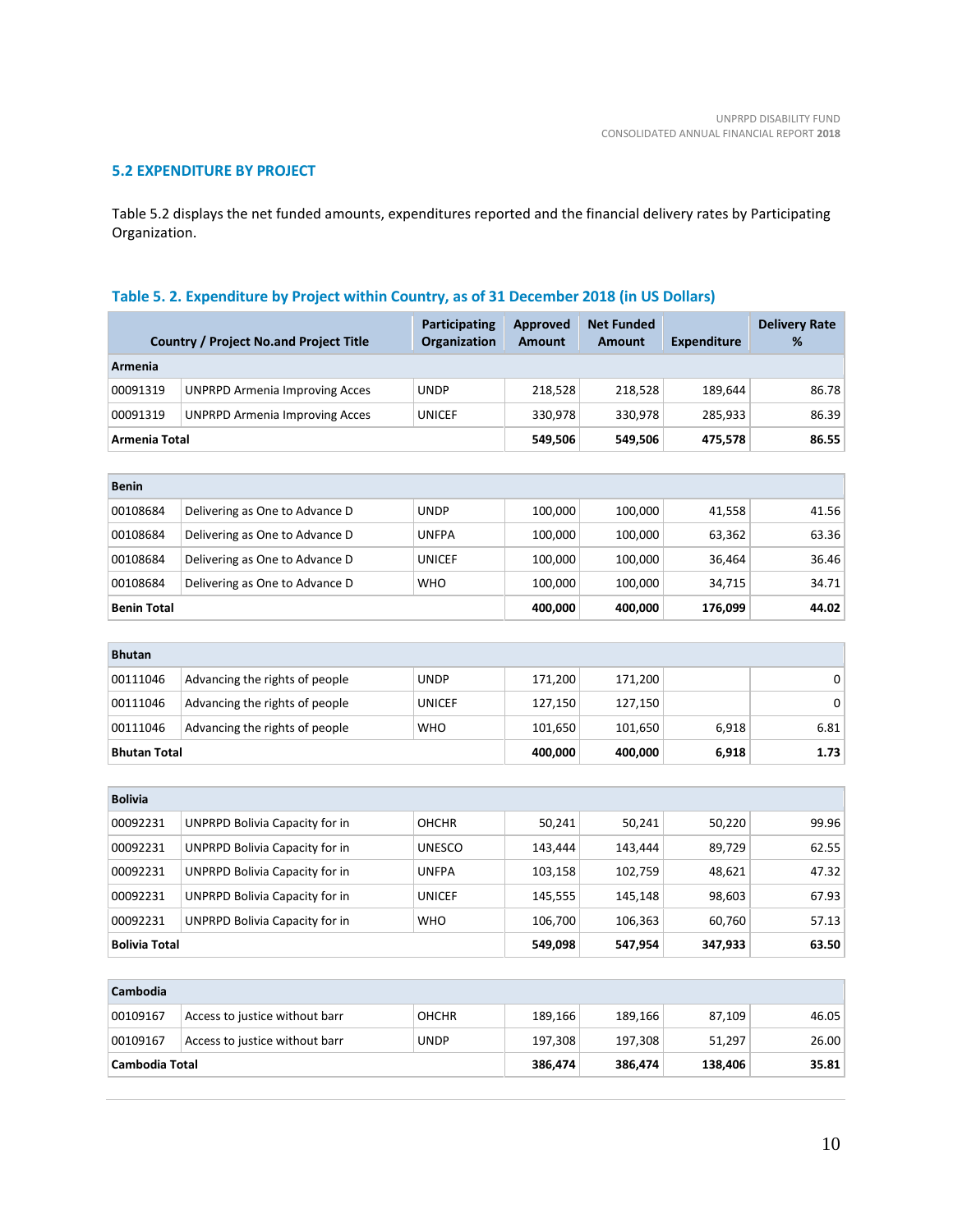| China                   |                                       |               |         |         |         |           |
|-------------------------|---------------------------------------|---------------|---------|---------|---------|-----------|
| 00091320                | <b>UNPRPD China Support to Rights</b> | ILO           | 105,966 | 105,966 | 105,966 | 100.00    |
| 00091320                | <b>UNPRPD China Support to Rights</b> | <b>UNDP</b>   | 161,966 | 161,966 | 108,549 | 67.02     |
| 00091320                | <b>UNPRPD China Support to Rights</b> | <b>UNESCO</b> | 201,966 | 201,966 | 123,844 | 61.32     |
| 00091320                | <b>UNPRPD China Support to Rights</b> | <b>UNFPA</b>  | 28,000  | 28,000  |         | $\pmb{0}$ |
| 00091320                | <b>UNPRPD China Support to Rights</b> | <b>UNICEF</b> | 52,100  | 52,100  | 32,100  | 61.61     |
| <b>China Total</b>      |                                       |               | 549,998 | 549,998 | 370,458 | 67.36     |
|                         |                                       |               |         |         |         |           |
| <b>Costa Rica</b>       |                                       |               |         |         |         |           |
| 00084088                | UNPRPD Costa Rica National pla        | ILO           | 223,588 | 222,667 | 206,562 | 92.77     |
| 00084088                | UNPRPD Costa Rica National pla        | <b>UNDP</b>   | 326,412 | 326,412 | 326,361 | 99.98     |
| <b>Costa Rica Total</b> |                                       |               | 550,000 | 549,079 | 532,923 | 97.06     |
|                         |                                       |               |         |         |         |           |
| Egypt                   |                                       |               |         |         |         |           |
| 00091321                | <b>UNPRPD Egypt Jobs and Skills</b>   | ILO           | 317,295 | 307,938 | 157,938 | 51.29     |
| 00091321                | <b>UNPRPD Egypt Jobs and Skills</b>   | <b>UNDP</b>   | 232,702 | 232,702 | 171,085 | 73.52     |
| <b>Egypt Total</b>      |                                       |               | 549,997 | 540,640 | 329,023 | 60.86     |
|                         |                                       |               |         |         |         |           |
| Ethiopia                |                                       |               |         |         |         |           |
| 00093449                | Support to ADF - Regional proj        | <b>UNDP</b>   | 414,000 | 414,000 | 430,365 | 103.95    |
| 00095517                | UNPRPD R2 Promoting social inc        | ILO           | 549,675 | 549,675 | 464,900 | 84.58     |
| <b>Ethiopia Total</b>   |                                       |               | 963,675 | 963,675 | 895,265 | 92.90     |
|                         |                                       |               |         |         |         |           |
| Fiji                    |                                       |               |         |         |         |           |
| 00084093                | <b>UNPRPD Pacific Island Countrie</b> | ILO           | 64,200  | 64,200  | 64,195  | 99.99     |
| 00084093                | <b>UNPRPD Pacific Island Countrie</b> | <b>OHCHR</b>  | 200,000 | 200,000 | 196,320 | 98.16     |
| 00084093                | <b>UNPRPD Pacific Island Countrie</b> | <b>UNICEF</b> | 243,000 | 239,574 | 239,574 | 100.00    |
| 00084093                | <b>UNPRPD Pacific Island Countrie</b> | <b>WHO</b>    | 42,800  | 42,680  | 42,680  | 100.00    |
| Fiji Total              |                                       |               | 550,000 | 546,454 | 542,769 | 99.33     |
| Guatemala               |                                       |               |         |         |         |           |
| 00109261                | Addressing Labor Inclusion for        | <b>OHCHR</b>  | 107,643 | 107,643 |         | 0         |
| 00109261                | Addressing Labor Inclusion for        | <b>UNDP</b>   | 184,714 | 184,714 | 85,708  | 46.40     |
| 00109261                | Addressing Labor Inclusion for        | <b>UNESCO</b> | 107,643 | 107,643 | 33,136  | 30.78     |
| Guatemala Total         |                                       |               | 400,000 | 400,000 | 118,843 | 29.71     |
|                         |                                       |               |         |         |         |           |
| India                   |                                       |               |         |         |         |           |
| 00091322                | <b>UNPRPD India Promoting Rights</b>  | <b>UNDP</b>   | 199,876 | 199,876 |         | 0         |
| 00091322                | <b>UNPRPD India Promoting Rights</b>  | <b>UNESCO</b> | 150,000 | 149,705 | 149,705 | 100.00    |
| 00091322                | <b>UNPRPD India Promoting Rights</b>  | <b>UNICEF</b> | 200,000 | 200,000 | 199,957 | 99.98     |
| <b>India Total</b>      |                                       |               | 549,876 | 549,581 | 349,662 | 63.62     |
|                         |                                       |               |         |         |         |           |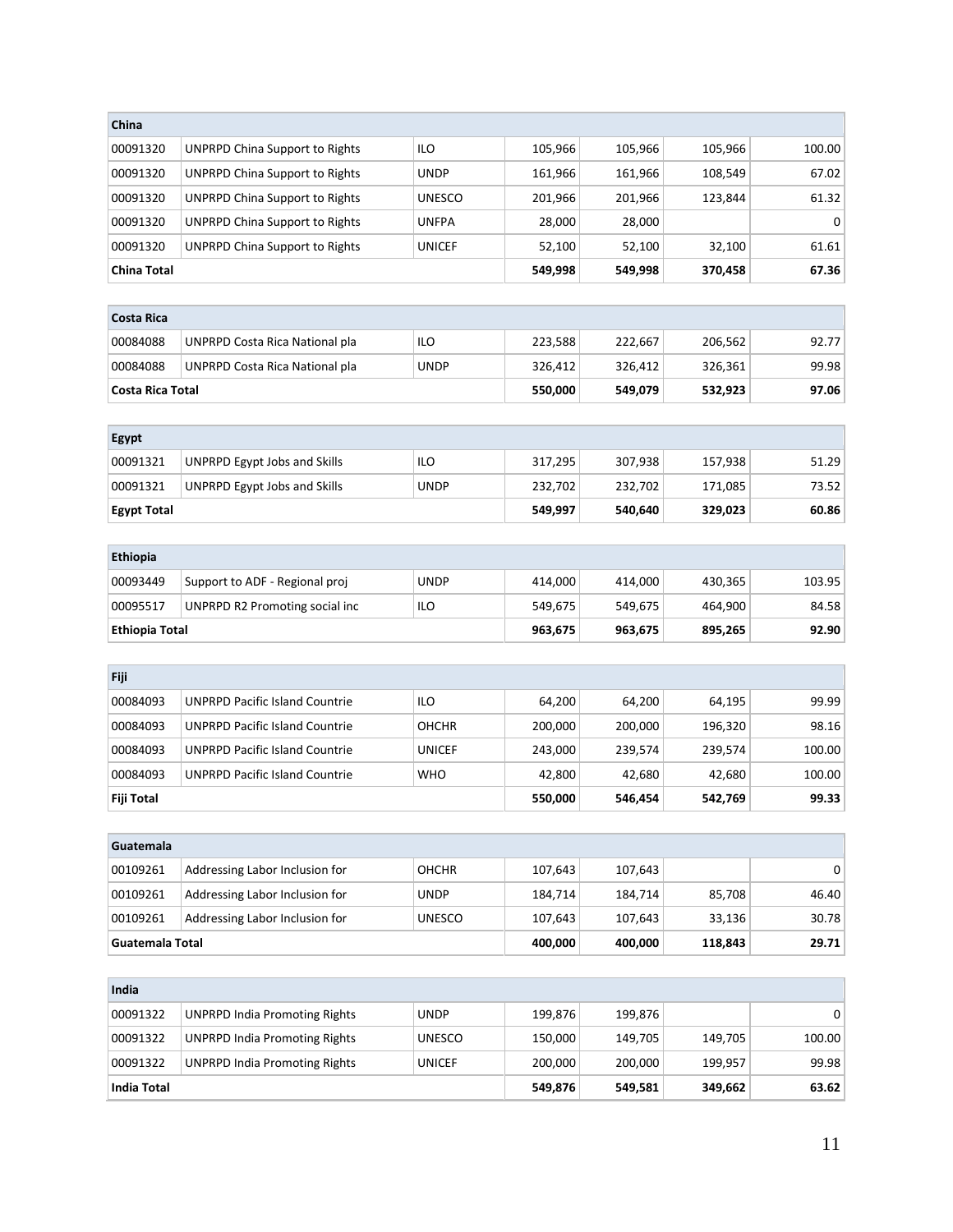| Indonesia            |                                       |                |         |         |         |        |
|----------------------|---------------------------------------|----------------|---------|---------|---------|--------|
| 00084090             | UNPRPD Indonesia Promoting the        | ILO            | 278,747 | 273,882 | 273,882 | 100.00 |
| 00084090             | UNPRPD Indonesia Promoting the        | <b>UNESCO</b>  | 78,875  | 78,875  | 77,342  | 98.06  |
| 00084090             | UNPRPD Indonesia Promoting the        | <b>WHO</b>     | 169,852 | 169,852 | 169,851 | 100.00 |
| Indonesia Total      |                                       |                | 527,474 | 522,609 | 521,075 | 99.71  |
|                      |                                       |                |         |         |         |        |
|                      | Korea, Democratic People's Rep        |                |         |         |         |        |
| 00112316             | <b>UNPRPD - DPRK - Leveraging Ear</b> | <b>UNICEF</b>  | 200,002 | 200,002 |         | 0      |
|                      | Korea, Democratic People's Rep Total  |                | 200,002 | 200,002 |         | 0      |
|                      |                                       |                |         |         |         |        |
| Malawi               |                                       |                |         |         |         |        |
| 00109168             | Advancing disability rights to        | <b>UNDP</b>    | 100,000 | 100,000 | 18,051  | 18.05  |
| 00109168             | Advancing disability rights to        | <b>UNFPA</b>   | 100,000 | 100,000 | 4,476   | 4.48   |
| 00109168             | Advancing disability rights to        | <b>UNICEF</b>  | 100,000 | 100,000 |         | 0      |
| 00109168             | Advancing disability rights to        | <b>UNWOMEN</b> | 100,000 | 100,000 | 31,418  | 31.42  |
| Malawi Total         |                                       |                | 400,000 | 400,000 | 53,946  | 13.49  |
|                      |                                       |                |         |         |         |        |
| <b>Mexico</b>        |                                       |                |         |         |         |        |
| 00094644             | <b>UNPRPD Mexico</b>                  | PAHO/WHO       | 87,500  | 87,500  | 87,155  | 99.61  |
| 00094644             | <b>UNPRPD Mexico</b>                  | <b>UNDP</b>    | 375,002 | 375,002 | 176,168 | 46.98  |
| 00094644             | <b>UNPRPD Mexico</b>                  | <b>UNICEF</b>  | 87,500  | 87,500  | 87,591  | 100.10 |
| <b>Mexico Total</b>  |                                       |                | 550,002 | 550,002 | 350,915 | 63.80  |
|                      |                                       |                |         |         |         |        |
|                      |                                       |                |         |         |         |        |
| Moldova, Republic of |                                       |                |         |         |         |        |
| 00084091             | <b>UNPRPD Moldova Paradigm shift</b>  | <b>OHCHR</b>   | 138,052 | 138,052 | 133,942 | 97.02  |
| 00084091             | <b>UNPRPD Moldova Paradigm shift</b>  | <b>UNDP</b>    | 163,111 | 163,111 | 163,106 | 100.00 |
| 00084091             | <b>UNPRPD Moldova Paradigm shift</b>  | <b>UNICEF</b>  | 104,570 | 102,881 | 102,881 | 100.00 |
| 00084091             | UNPRPD Moldova Paradigm shift         | <b>WHO</b>     | 144,160 | 140,945 | 140,945 | 100.00 |
|                      | Moldova, Republic of Total            |                | 549,893 | 544,989 | 540,874 | 99.24  |
| Morocco              |                                       |                |         |         |         |        |
| 00109892             | Changing mindsets and instilli        | <b>UNDP</b>    | 87,587  | 87,587  |         | 0      |
| 00109892             | Changing mindsets and instilli        | <b>UNESCO</b>  | 142,854 | 142,854 | 23,298  | 16.31  |
| 00109892             | Changing mindsets and instilli        | <b>UNFPA</b>   | 90,608  | 90,608  |         | 0      |
| 00109892             | Changing mindsets and instilli        | <b>WHO</b>     | 78,645  | 78,645  |         | 0      |
| <b>Morocco Total</b> |                                       |                | 399,694 |         | 23,298  | 5.83   |
|                      |                                       |                |         | 399,694 |         |        |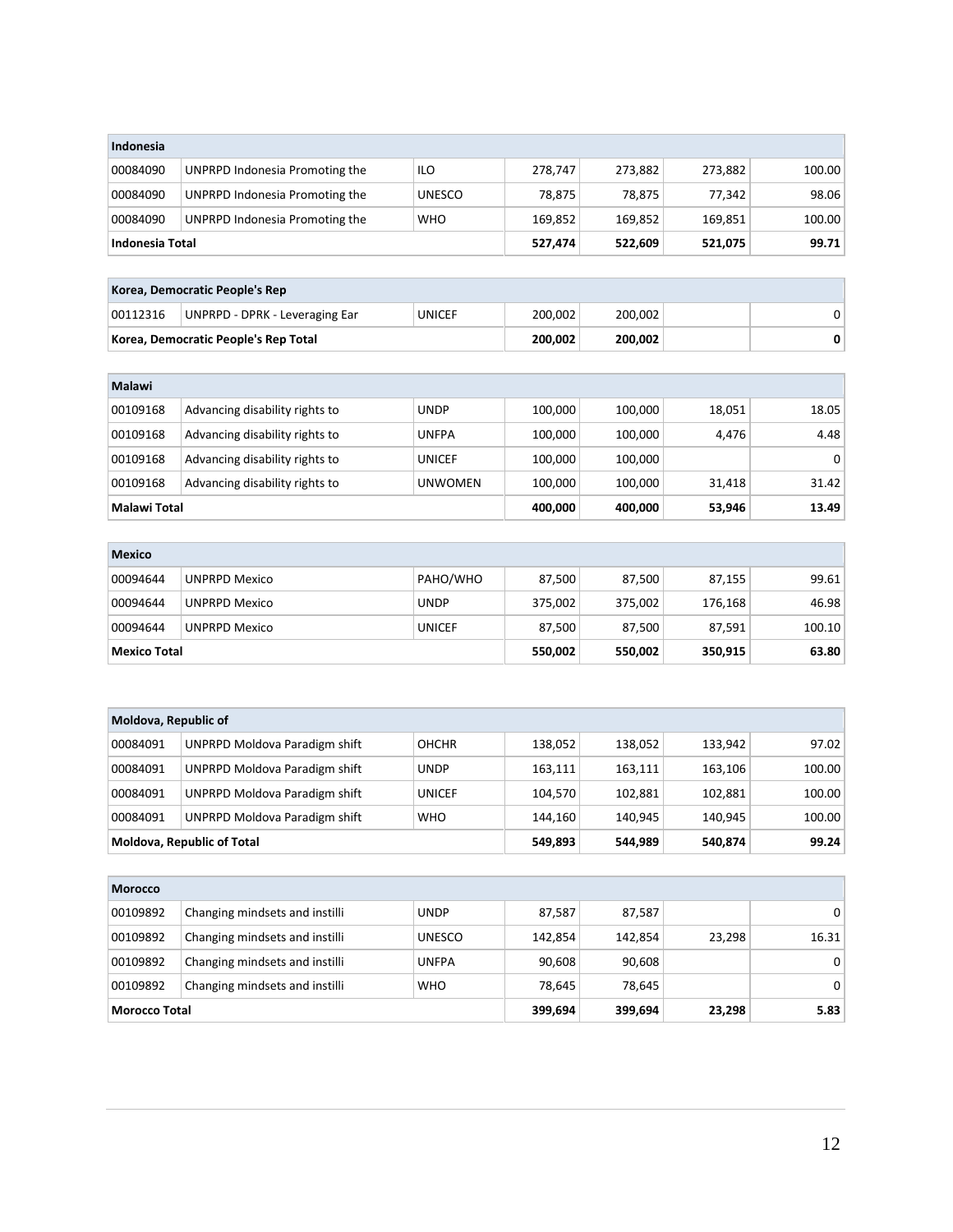| Mozambique              |                                                                |                             |                    |         |         |                |
|-------------------------|----------------------------------------------------------------|-----------------------------|--------------------|---------|---------|----------------|
| 00084087                | <b>UNPRPD Mozambique UN Partnersh</b>                          | <b>UNDP</b>                 | 100,366            | 100,366 | 100,223 | 99.86          |
| 00084087                | UNPRPD Mozambique UN Partnersh                                 | <b>UNICEF</b>               | 239,680            | 238,353 | 238,353 | 100.00         |
| <b>Mozambique Total</b> |                                                                |                             | 340,046            | 338,719 | 338,577 | 99.96          |
|                         |                                                                |                             |                    |         |         |                |
| <b>Namibia</b>          |                                                                |                             |                    |         |         |                |
| 00113184                | UNPRPD_R3_Access to Services                                   | <b>UNDP</b>                 | 122,748            | 122,748 |         | 0              |
| 00113184                | UNPRPD_R3_Access to Services                                   | <b>UNFPA</b>                | 99,428             | 99,428  |         | 0              |
| 00113184                | UNPRPD R3 Access to Services                                   | <b>UNICEF</b>               | 177,824            | 177,824 |         | 0              |
| Namibia Total           |                                                                |                             | 400,000            | 400,000 |         | 0              |
|                         |                                                                |                             |                    |         |         |                |
| <b>Nepal</b>            |                                                                |                             |                    |         |         |                |
| 00112314                | UNPRPD - NEPAL- Aawaaz (Voice)                                 | <b>UNDP</b>                 | 100,000            | 100,000 |         | 0              |
| 00112314                | UNPRPD - NEPAL- Aawaaz (Voice)                                 | <b>UNFPA</b>                | 100,000            | 100,000 |         | $\Omega$       |
| 00112314                | UNPRPD - NEPAL- Aawaaz (Voice)                                 | <b>UNWOMEN</b>              | 100,000            | 100,000 | 6,542   | 6.54           |
| 00112314                | UNPRPD - NEPAL- Aawaaz (Voice)                                 | <b>WHO</b>                  | 100,000            | 100,000 |         | 0              |
| <b>Nepal Total</b>      |                                                                |                             | 400,000            | 400,000 | 6,542   | 1.64           |
|                         |                                                                |                             |                    |         |         |                |
|                         | <b>Occupied Palestinian Territory</b>                          |                             |                    |         |         |                |
| 00087521                | <b>UNPRPD Palestine Awareness &amp; M</b>                      | ILO                         | 74,900             | 74,332  | 74,332  | 100.00         |
| 00087521                | UNPRPD Palestine Awareness & M                                 | <b>UNDP</b>                 | 48,150             | 48,150  | 48,150  | 100.00         |
| 00087521                | UNPRPD Palestine Awareness & M                                 | <b>UNICEF</b>               | 135,890            | 135,890 | 135,890 | 100.00         |
| 00087521                | UNPRPD Palestine Awareness & M                                 | <b>WHO</b>                  | 90,950             | 90,950  | 90,950  | 100.00         |
|                         | <b>Occupied Palestinian Territory Total</b>                    |                             | 349,890            | 349,322 | 349,322 | 100.00         |
|                         |                                                                |                             |                    |         |         |                |
| Pakistan                |                                                                |                             |                    |         |         |                |
| 00109169                | Moving from Charity model to R                                 | <b>UNWOMEN</b>              | 400,000            | 400,000 | 101,462 | 25.37          |
| Pakistan Total          |                                                                |                             | 400,000            | 400,000 | 101,462 | 25.37          |
|                         |                                                                |                             |                    |         |         |                |
| Peru                    |                                                                |                             |                    |         |         |                |
| 00109170                | ACCESS TO DECENT EMPLOYMENT FO                                 | ILO                         | 111,815            | 111,815 | 290     | 0.26           |
| 00109170                | ACCESS TO DECENT EMPLOYMENT FO                                 | <b>UNESCO</b>               | 117,433            | 117,433 | 31,062  | 26.45          |
| 00109170                | ACCESS TO DECENT EMPLOYMENT FO                                 | <b>UNFPA</b>                | 123,401            | 123,401 | 15,720  | 12.74          |
| Peru Total              |                                                                |                             | 352,649            | 352,649 | 47,072  | 13.35          |
|                         | <b>Republic of North Macedonia</b>                             |                             |                    |         |         |                |
|                         |                                                                |                             |                    | 100,000 | 13,078  |                |
| 00110653<br>00110653    | Working bottom up? building a<br>Working bottom up? building a | <b>UNDP</b><br><b>UNFPA</b> | 100,000<br>100,000 | 100,000 | 12,183  | 13.08<br>12.18 |
| 00110653                | Working bottom up? building a                                  | <b>UNICEF</b>               | 100,000            | 100,000 | 26,403  | 26.40          |
| 00110653                | Working bottom up? building a                                  | <b>UNWOMEN</b>              | 100,000            | 100,000 | 6,542   | 6.54           |
|                         | Republic of North Macedonia Total                              |                             | 400,000            | 400,000 | 58,207  | 14.55          |
|                         |                                                                |                             |                    |         |         |                |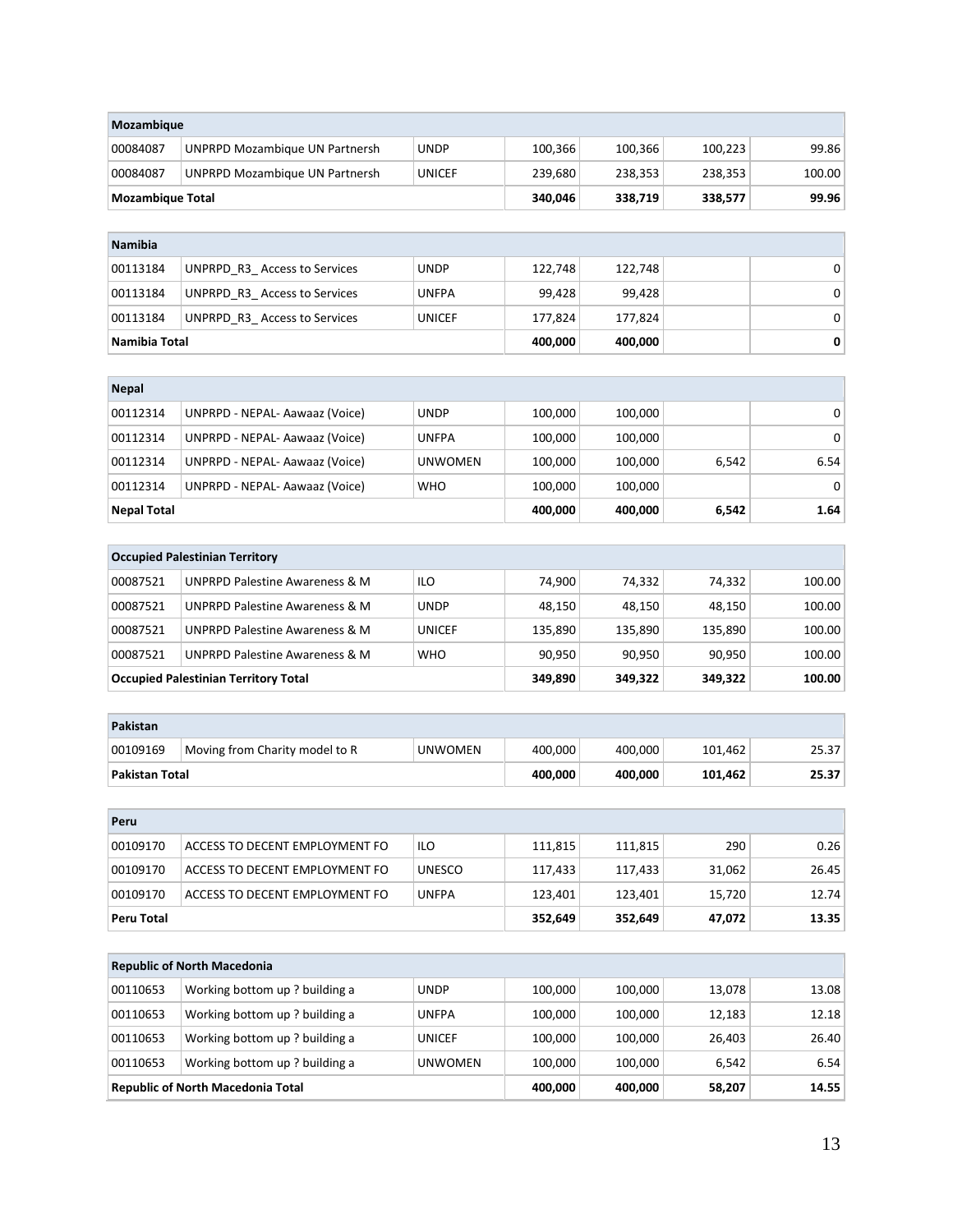| <b>Serbia</b> |                                |                |         |         |        |       |
|---------------|--------------------------------|----------------|---------|---------|--------|-------|
| 00109257      | Autonomy, Voice and Participat | <b>ILO</b>     | 24,610  | 24,610  | 1,521  | 6.18  |
| 00109257      | Autonomy, Voice and Participat | <b>OHCHR</b>   | 122,611 | 122,611 | 70,140 | 57.21 |
| 00109257      | Autonomy, Voice and Participat | <b>UNDP</b>    | 106,433 | 106.433 | 53,918 | 50.66 |
| 00109257      | Autonomy, Voice and Participat | <b>UNFPA</b>   | 30,890  | 30,890  | 29,023 | 93.96 |
| 00109257      | Autonomy, Voice and Participat | <b>UNWOMEN</b> | 114,918 | 114.918 | 33,644 | 29.28 |
| Serbia Total  |                                | 399,462        | 399,462 | 188,246 | 47.12  |       |
|               |                                |                |         |         |        |       |
| South Africa  |                                |                |         |         |        |       |

| South Africa Total |                            |              | 349,890 | 308,163 | 306,730 | 99.54  |
|--------------------|----------------------------|--------------|---------|---------|---------|--------|
| 00085929           | UNPRPD South Africa UNCRPD | UNICEF       | 96,300  | 96,300  | 96,300  | 100.00 |
| 00085929           | UNPRPD South Africa UNCRPD | <b>UNDP</b>  | 113,420 | 113,420 | 111.988 | 98.74  |
| 00085929           | UNPRPD South Africa UNCRPD | <b>OHCHR</b> | 140.170 | 98,443  | 98,443  | 100.00 |
| JUULII AII ILA     |                            |              |         |         |         |        |

| Sudan       |                                      |               |         |         |         |        |  |  |
|-------------|--------------------------------------|---------------|---------|---------|---------|--------|--|--|
| 00091323    | <b>UNPRPD Sudan Promoting Access</b> | <b>UNESCO</b> | 121,980 | 121,716 | 121,716 | 100.00 |  |  |
| 00091323    | <b>UNPRPD Sudan Promoting Access</b> | <b>UNICEF</b> | 117.700 | 117.700 | 117,700 | 100.00 |  |  |
| 00091323    | <b>UNPRPD Sudan Promoting Access</b> | <b>WHO</b>    | 110.000 | 80.999  | 80.999  | 100.00 |  |  |
| Sudan Total |                                      |               | 349,680 | 320,415 | 320,415 | 100.00 |  |  |

| Tajikistan |                                                            |               |         |         |         |       |  |
|------------|------------------------------------------------------------|---------------|---------|---------|---------|-------|--|
| 00092306   | UNPRPD Tajikistan Inclusive Po                             | <b>UNDP</b>   | 155,000 | 155.000 | 119.990 | 77.41 |  |
| 00092306   | UNPRPD Tajikistan Inclusive Po                             | <b>UNICEF</b> | 213.071 | 213.071 | 179.507 | 84.25 |  |
| 00092306   | UNPRPD Tajikistan Inclusive Po                             | <b>WHO</b>    | 181.929 | 181.929 | 130.989 | 72.00 |  |
|            | 78.27<br>Tajikistan Total<br>550.000<br>550,000<br>430,486 |               |         |         |         |       |  |

| Timor-Leste |                                                                   |                |         |         |        |       |
|-------------|-------------------------------------------------------------------|----------------|---------|---------|--------|-------|
| 00109007    | Empower for Change - Reducing                                     | <b>UNWOMEN</b> | 279.090 | 279.090 | 47.732 | 17.10 |
| 00109007    | Empower for Change - Reducing                                     | <b>WHO</b>     | 120.910 | 120.910 | 40.446 | 33.45 |
|             | 88,178<br>22.04<br>400,000<br>400.000<br><b>Timor-Leste Total</b> |                |         |         |        |       |

| Togo              |                                |               |         |         |         |        |  |
|-------------------|--------------------------------|---------------|---------|---------|---------|--------|--|
| 00084094          | UNPRPD Togo Promoting the righ | <b>OHCHR</b>  | 39,572  | 39,572  | 39,572  | 100.00 |  |
| 00084094          | UNPRPD Togo Promoting the righ | <b>UNICEF</b> | 345.504 | 345,504 | 345,509 | 100.00 |  |
| 00084094          | UNPRPD Togo Promoting the righ | <b>WHO</b>    | 163,072 | 162,323 | 162,323 | 100.00 |  |
| <b>Togo Total</b> |                                | 548,148       | 547,399 | 547,403 | 100.00  |        |  |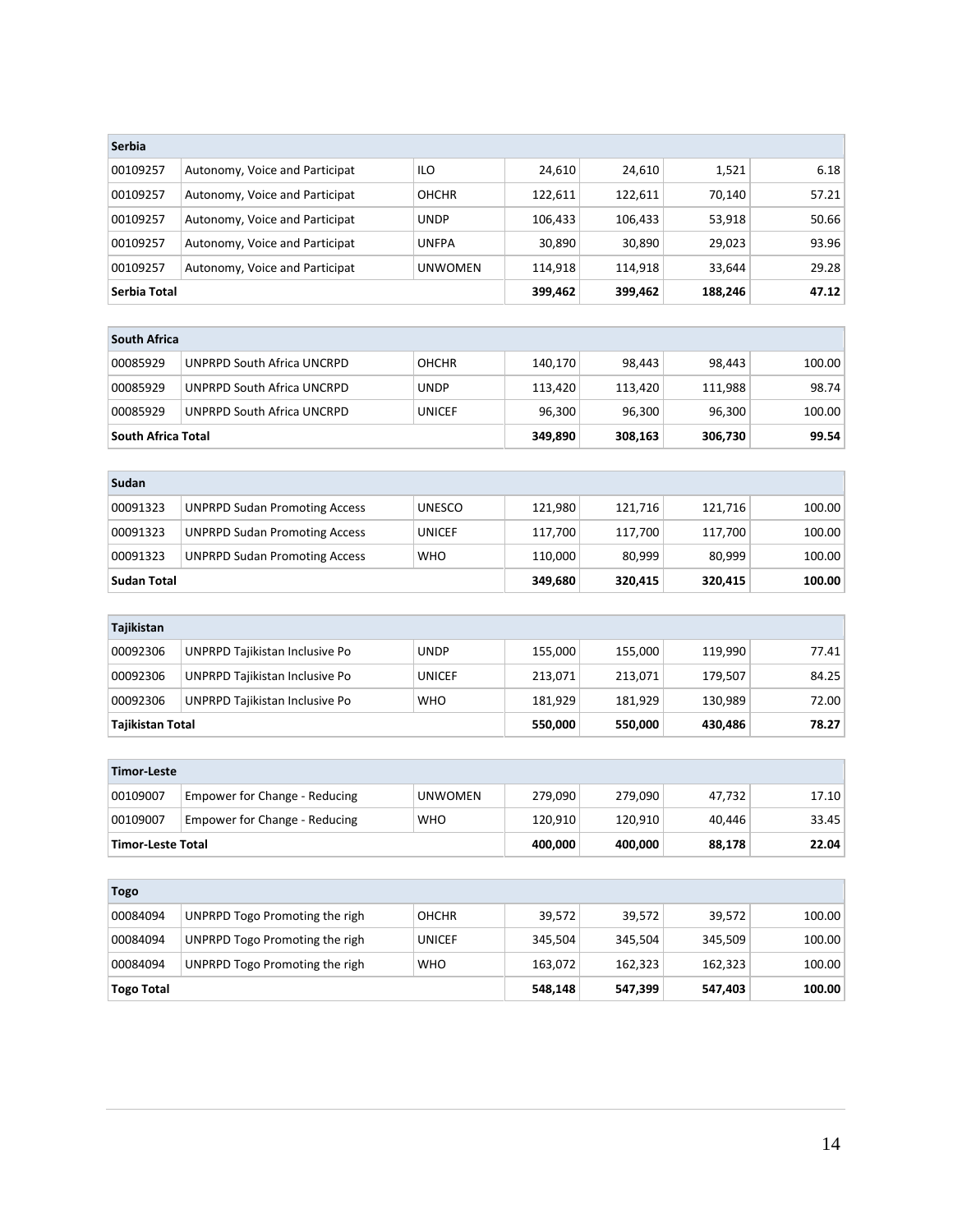| <b>Tunisia</b> |                           |               |         |         |         |        |  |
|----------------|---------------------------|---------------|---------|---------|---------|--------|--|
| 00087795       | <b>UNPRPD New Tunisia</b> | <b>ILO</b>    | 65,000  | 50,891  | 50,891  | 100.00 |  |
| 00087795       | <b>UNPRPD New Tunisia</b> | <b>OHCHR</b>  | 261,095 | 216,888 | 96,722  | 44.60  |  |
| 00087795       | <b>UNPRPD New Tunisia</b> | <b>UNDP</b>   | 38,958  | 38,958  |         | 0      |  |
| 00087795       | <b>UNPRPD New Tunisia</b> | <b>UNICEF</b> | 185,000 | 184.502 | 184,502 | 100.00 |  |
| Tunisia Total  |                           |               | 550,053 | 491,239 | 332,114 | 67.61  |  |

| Uganda                      |                                       |               |           |         |         |             |
|-----------------------------|---------------------------------------|---------------|-----------|---------|---------|-------------|
| 00092230                    | <b>UNPRPD Uganda Promoting Rights</b> | <b>UNESCO</b> | 226,417   | 226,417 | 188,766 | 83.37       |
| 00092230                    | <b>UNPRPD Uganda Promoting Rights</b> | <b>UNICEF</b> | 317,790   | 317,790 | 284,028 | 89.38       |
| <b>Uganda Total</b>         |                                       |               | 544,207   | 544,207 | 472,794 | 86.88       |
|                             |                                       |               |           |         |         |             |
| <b>Ukraine</b>              |                                       |               |           |         |         |             |
| 00084095                    | <b>UNPRPD Ukraine Promoting mains</b> | <b>UNDP</b>   | 415,800   | 415,800 | 374,735 | 90.12       |
| 00084095                    | <b>UNPRPD Ukraine Promoting mains</b> | <b>UNICEF</b> | 58,900    | 58,900  | 58,900  | 100.00      |
| 00084095                    | <b>UNPRPD Ukraine Promoting mains</b> | <b>WHO</b>    | 58,900    | 58,890  | 58,888  | 100.00      |
| <b>Ukraine Total</b>        |                                       |               | 533,600   | 533,590 | 492,522 | 92.30       |
|                             |                                       |               |           |         |         |             |
| <b>United Nations</b>       |                                       |               |           |         |         |             |
| 00085729                    | UNPRPD Global Post-2015 develo        | <b>UNDESA</b> | 30,464    | 7,874   | 7,874   | 100.00      |
| 000857291                   | UNPRPD Global Post-2015 develo        | <b>UNDP</b>   | 64,200    | 64,200  |         | $\Omega$    |
| 00085729                    | UNPRPD Global Post-2015 develo        | <b>UNICEF</b> | 160,179   | 157,930 | 157,930 | 100.00      |
| 00091747                    | <b>UNPRPD - Disability Statistics</b> | <b>ILO</b>    | 125,201   | 92,890  | 92,890  | 100.00      |
| 00091747                    | <b>UNPRPD - Disability Statistics</b> | <b>UNFPA</b>  | 21,400    | 21,400  | 21,400  | 100.00      |
| 00091747                    | <b>UNPRPD - Disability Statistics</b> | <b>UNICEF</b> | 139,101   | 139,101 | 134,522 | 96.71       |
| 00091747                    | <b>UNPRPD - Disability Statistics</b> | <b>WHO</b>    | 117,699   | 117,699 | 117,699 | 100.00      |
| 00096832                    | Enhancing multi-stakeholder di        | <b>UNICEF</b> | 128,400   | 128,400 | 128,400 | 100.00      |
| 00112679                    | Formulation of a UN system-wid        | <b>ILO</b>    | 124,997   | 124,997 | 16,471  | 13.18       |
| 00113185                    | UNPRPD R3 Political and public        | <b>UNDP</b>   | 99,992    | 99,992  |         | $\mathbf 0$ |
| <b>United Nations Total</b> |                                       |               | 1,011,633 | 954,483 | 677,186 | 70.95       |

| <b>Uruguay</b>                                         |                                |                |         |         |        |       |  |
|--------------------------------------------------------|--------------------------------|----------------|---------|---------|--------|-------|--|
| 00109025                                               | The right to equality and non- | <b>UNFPA</b>   | 152,475 | 152,475 | 40,996 | 26.89 |  |
| 00109025                                               | The right to equality and non- | <b>UNWOMEN</b> | 125,404 | 125,404 | 12,677 | 10.11 |  |
| 00109025                                               | The right to equality and non- | <b>WHO</b>     | 122,076 | 122,076 |        | 0     |  |
| 399,955<br>53,673<br>13.42<br>399,955<br>Uruguay Total |                                |                |         |         |        |       |  |

 $<sup>1</sup>$  UNDP expenditures are not reflected due to misalignment between UNDP and MPTF Office project numbers. UNDP will correct</sup> the expenditures. According to UNDP, expenditures amount to 14.445\$.

 $\overline{a}$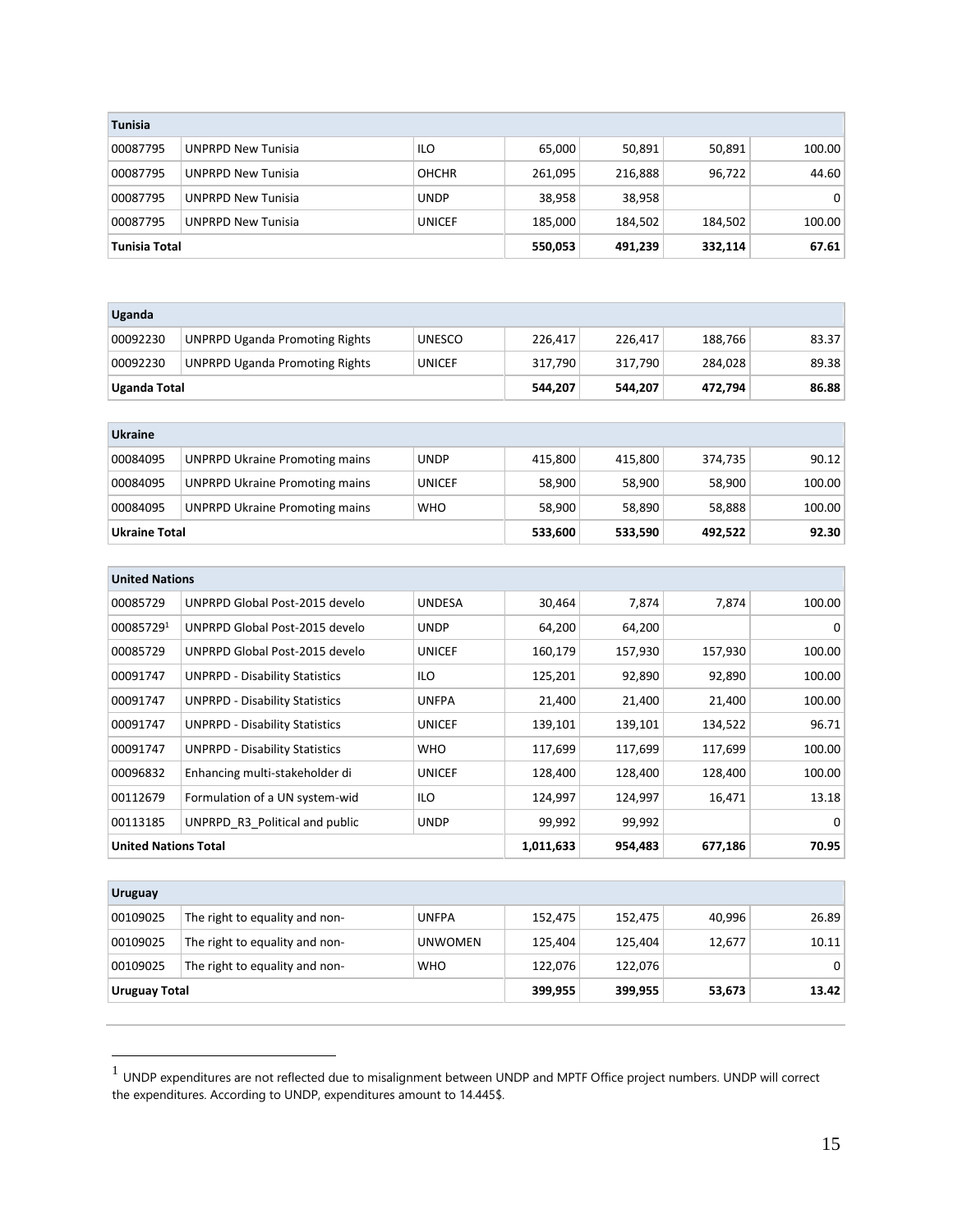| <b>Viet Nam</b> |                                       |             |         |         |         |        |  |
|-----------------|---------------------------------------|-------------|---------|---------|---------|--------|--|
| 00085728        | <b>UNPRPD Vietnam Disability Righ</b> | ILO         | 150,000 | 144.474 | 144,474 | 100.00 |  |
| 00085728        | <b>UNPRPD Vietnam Disability Righ</b> | <b>UNDP</b> | 210,000 | 210.000 | 210,000 | 100.00 |  |
| 00085728        | <b>UNPRPD Vietnam Disability Righ</b> | UNICEF      | 190,000 | 190.000 | 190,000 | 100.00 |  |
| Viet Nam Total  |                                       | 550,000     | 544,474 | 544,474 | 100.00  |        |  |

| Zambia       |                                |              |         |         |        |       |
|--------------|--------------------------------|--------------|---------|---------|--------|-------|
| 00109891     | Promoting disability inclusion | ILO          | 241,686 | 241,686 | 26,760 | 11.07 |
| 00109891     | Promoting disability inclusion | <b>UNFPA</b> | 158,314 | 158,314 | 55,652 | 35.15 |
|              | Zambia Total                   |              |         | 400,000 | 82,412 | 20.60 |
|              |                                |              |         |         |        |       |
| $7$ imbohusa |                                |              |         |         |        |       |

| zimpapwe              |                               |               |         |         |         |          |
|-----------------------|-------------------------------|---------------|---------|---------|---------|----------|
| 00108075              | Advancing the Rights of Women | <b>UNDP</b>   | 100,000 | 100,000 |         | $\Omega$ |
| 00108075              | Advancing the Rights of Women | <b>UNESCO</b> | 200,000 | 200,000 | 131,230 | 65.62    |
| 00108075              | Advancing the Rights of Women | <b>UNFPA</b>  | 100,000 | 100,000 |         | $\Omega$ |
| <b>Zimbabwe Total</b> |                               |               | 400,000 | 400.000 | 131,230 | 32.81    |
|                       |                               |               |         |         |         |          |

| <b>Grand Total</b> | 18.654.902 | 18,434,735 | 11,343,033 | 61.53 |
|--------------------|------------|------------|------------|-------|
|                    |            |            |            |       |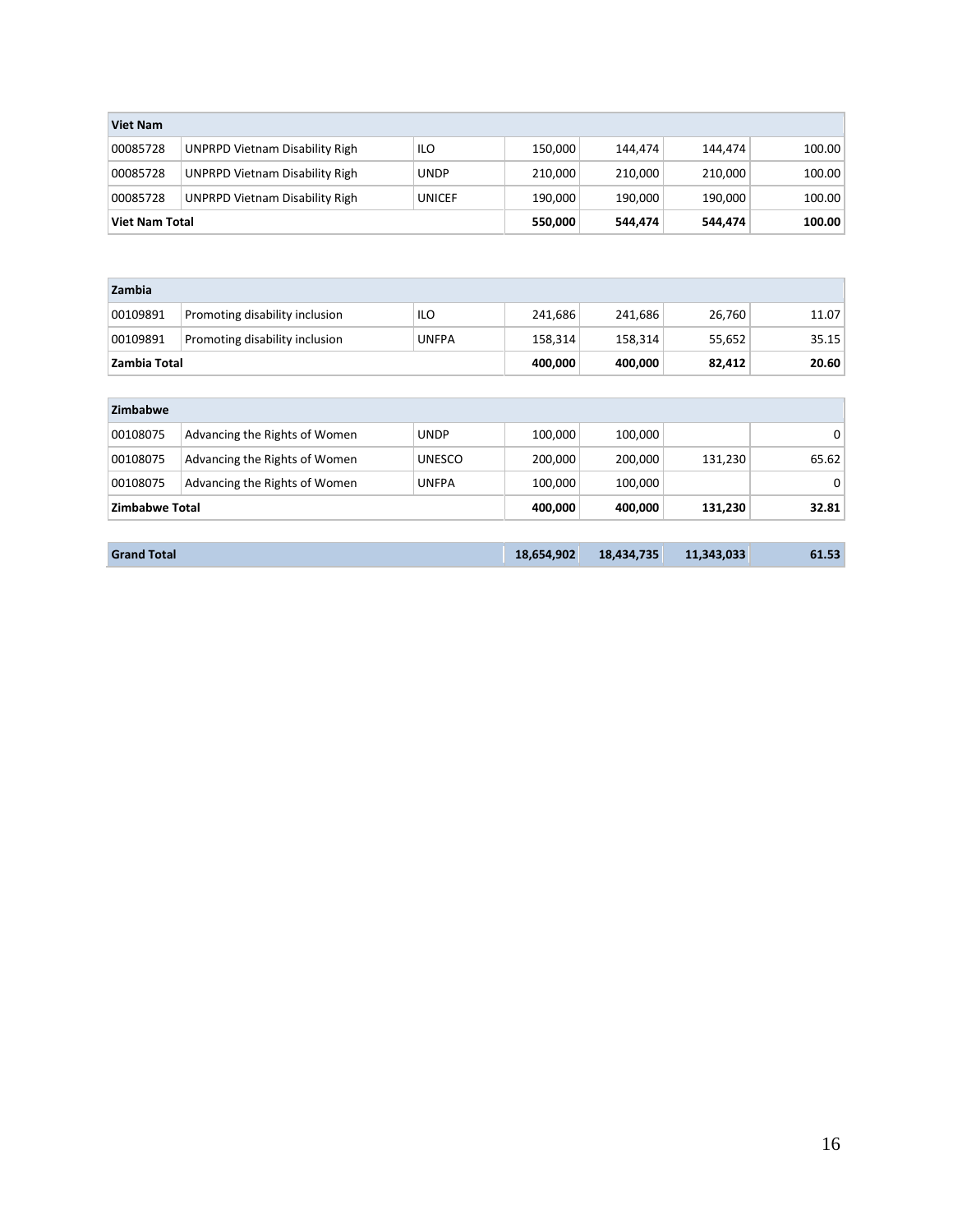### **5.3 EXPENDITURE REPORTED BY CATEGORY**

Project expenditures are incurred and monitored by each Participating Organization and are reported as per the agreed categories for inter-agency harmonized reporting. In 2006 the UN Development Group (UNDG) established six categories against which UN entities must report inter-agency project expenditures. Effective 1 January 2012, the UN Chief Executive Board (CEB) modified these categories as a result of IPSAS adoption to comprise eight categories.

# **2012 CEB Expense Categories**

- 1. Staff and personnel costs
- 2. Supplies, commodities and materials
- 3. Equipment, vehicles, furniture and depreciation
- 4. Contractual services<br>5. Travel
- **Travel**
- 6. Transfers and grants
- 7. General operating expenses
- 8. Indirect costs

\_\_\_\_\_\_\_\_\_\_\_\_\_\_\_\_\_\_\_\_\_\_

|                                           |                                         | <b>Expenditure</b>                  |              |                                                     |  |  |
|-------------------------------------------|-----------------------------------------|-------------------------------------|--------------|-----------------------------------------------------|--|--|
| Category                                  | <b>Prior Years</b><br>as of 31-Dec-2017 | <b>Current Year</b><br>Jan-Dec-2018 | <b>Total</b> | <b>Percentage of Total</b><br><b>Programme Cost</b> |  |  |
| Staff & Personnel Cost                    | 903,824                                 | 330,319                             | 1,234,143    | 11.69                                               |  |  |
| Suppl, Comm, Materials                    | 46,211                                  | 22,225                              | 68,436       | 0.65                                                |  |  |
| Equip, Veh, Furn, Depn                    | 83,288                                  | 18,884                              | 102,172      | 0.97                                                |  |  |
| <b>Contractual Services</b>               | 2,972,695                               | 956,751                             | 3,929,446    | 37.21                                               |  |  |
| Travel                                    | 935,255                                 | 160,289                             | 1,095,543    | 10.38                                               |  |  |
| <b>Transfers and Grants</b>               | 2,231,353                               | 320,132                             | 2,551,485    | 24.16                                               |  |  |
| <b>General Operating</b>                  | 1,122,135                               | 456,081                             | 1,578,216    | 14.95                                               |  |  |
| <b>Programme Costs Total</b>              | 8,294,761                               | 2,264,681                           | 10,559,442   | 100.00                                              |  |  |
| <sup>1</sup> Indirect Support Costs Total | 568,332                                 | 215,259                             | 783,590      | 7.42                                                |  |  |
| <b>Total</b>                              | 8,863,093                               | 2,479,940                           | 11,343,032   |                                                     |  |  |

# **Table 5.3 Expenditure by UNDG Budget Category, as of 31 December 2018 (in US Dollars)**

**1 Indirect Support Costs** charged by Participating Organization, based on their financial regulations, can be deducted upfront or at a later stage during implementation. The percentage may therefore appear to exceed the 7% agreed-upon for on-going projects. Once projects are financially closed, this number is not to exceed 7%.